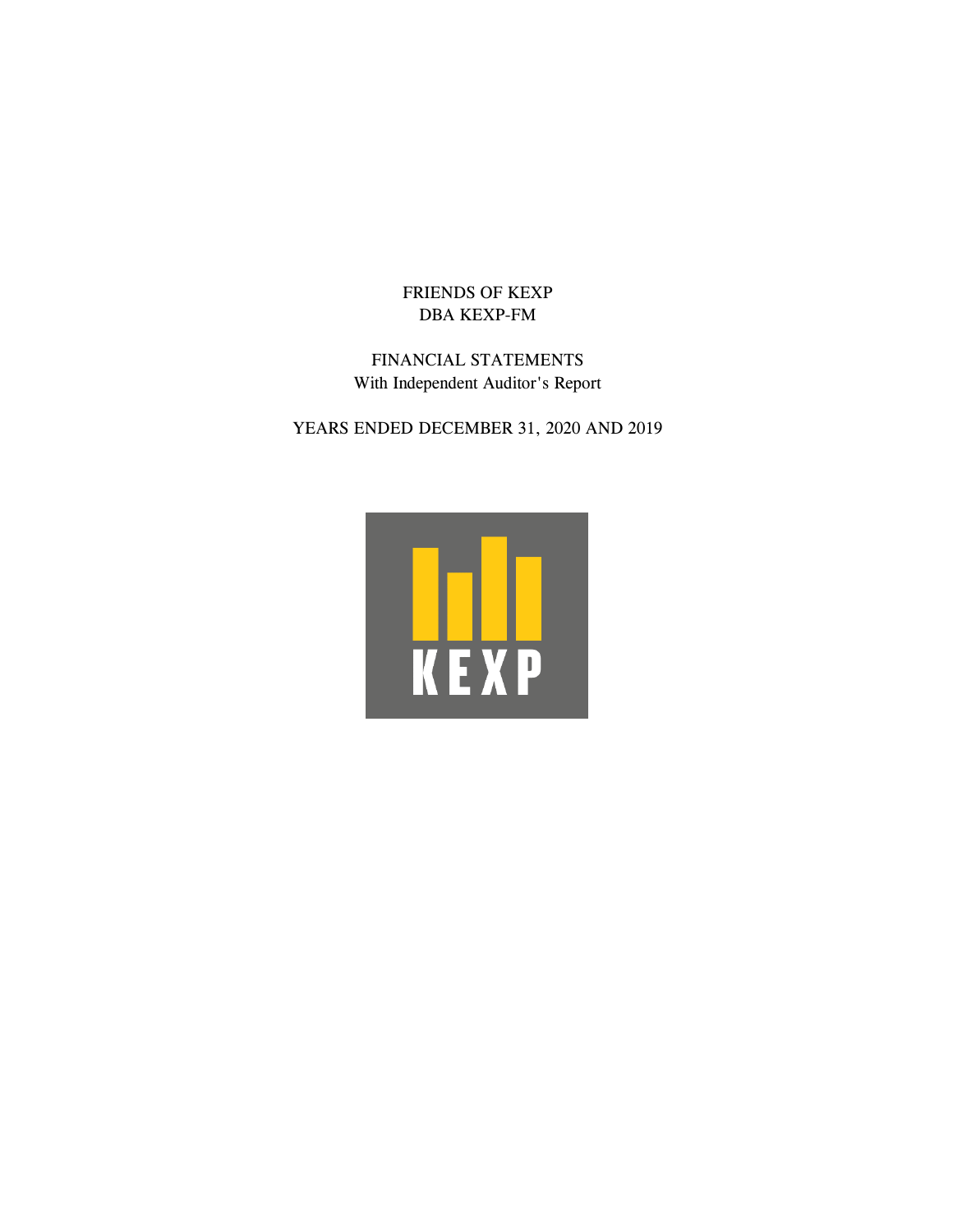# FINANCIAL STATEMENTS

# YEARS ENDED DECEMBER 31, 2020 AND 2019

# **TABLE OF CONTENTS**

| INDEPENDENT AUDITOR'S REPORT                                                | 2        |
|-----------------------------------------------------------------------------|----------|
| STATEMENTS OF FINANCIAL POSITION<br>December 31, 2020 and 2019              | 4        |
| <b>STATEMENTS OF ACTIVITIES</b><br>Years ended December 31, 2020 and 2019   | 5        |
| STATEMENTS OF FUNCTIONAL EXPENSES<br>Years ended December 31, 2020 and 2019 | 6        |
| STATEMENTS OF CASH FLOWS<br>Years ended December 31, 2020 and 2019          | $7 - 8$  |
| NOTES TO FINANCIAL STATEMENTS                                               | $9 - 21$ |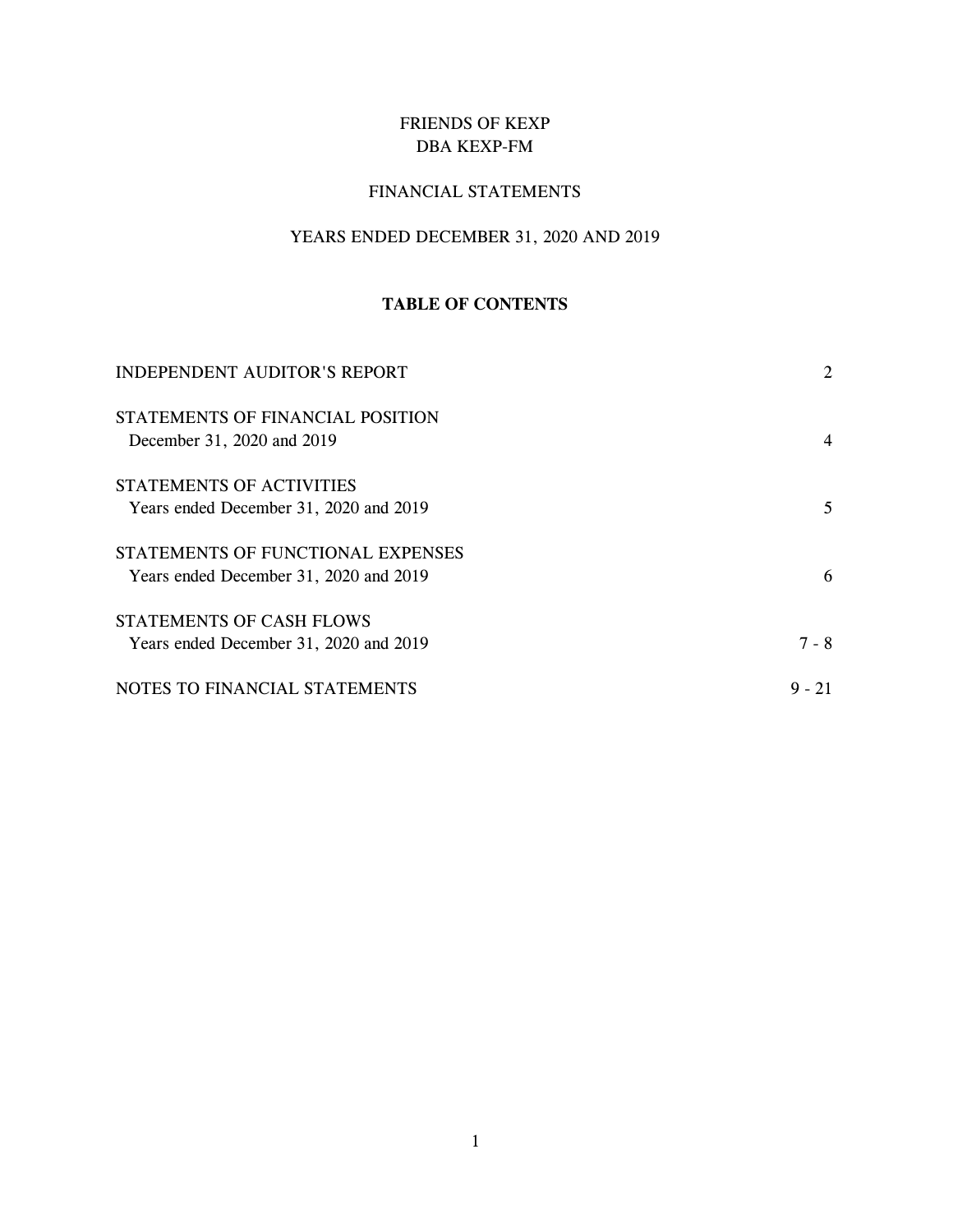

# INDEPENDENT AUDITOR'S REPORT

July 20, 2021

Board of Directors Friends of KEXP Seattle, Washington

We have audited the accompanying financial statements of Friends of KEXP dba KEXP-FM (a nonprofit corporation), which comprise the statements of financial position as of December 31, 2020 and 2019 and the related statements of activities, functional expenses and cash flows for the years then ended, and the related notes to the financial statements.

# **Management's Responsibility for the Financial Statements**

Management is responsible for the preparation and fair presentation of these financial statements in accordance with accounting principles generally accepted in the United States of America; this includes the design, implementation, and maintenance of internal control relevant to the preparation and fair presentation of financial statements that are free from material misstatement, whether due to fraud or error.

### **Auditors' Responsibility**

Our responsibility is to express an opinion on these financial statements based on our audits. We conducted our audits in accordance with auditing standards generally accepted in the United States of America. Those standards require that we plan and perform the audit to obtain reasonable assurance about whether the financial statements are free from material misstatement.

An audit involves performing procedures to obtain audit evidence about the amounts and disclosures in the financial statements. The procedures selected depend on the auditor's judgment, including the assessment of the risks of material misstatement of the financial statements, whether due to fraud or error. In making those risk assessments, the auditor considers internal control relevant to the entity's preparation and fair presentation of the financial statements in order to design audit procedures that are appropriate in the circumstances, but not for the purpose of expressing an opinion on the effectiveness of the entity's internal control. Accordingly, we express no such opinion. An audit also includes evaluating the appropriateness of accounting policies used and the reasonableness of significant accounting estimates made by management, as well as evaluating the overall presentation of the financial statements.

We believe that the audit evidence we have obtained is sufficient and appropriate to provide a basis for our audit opinion.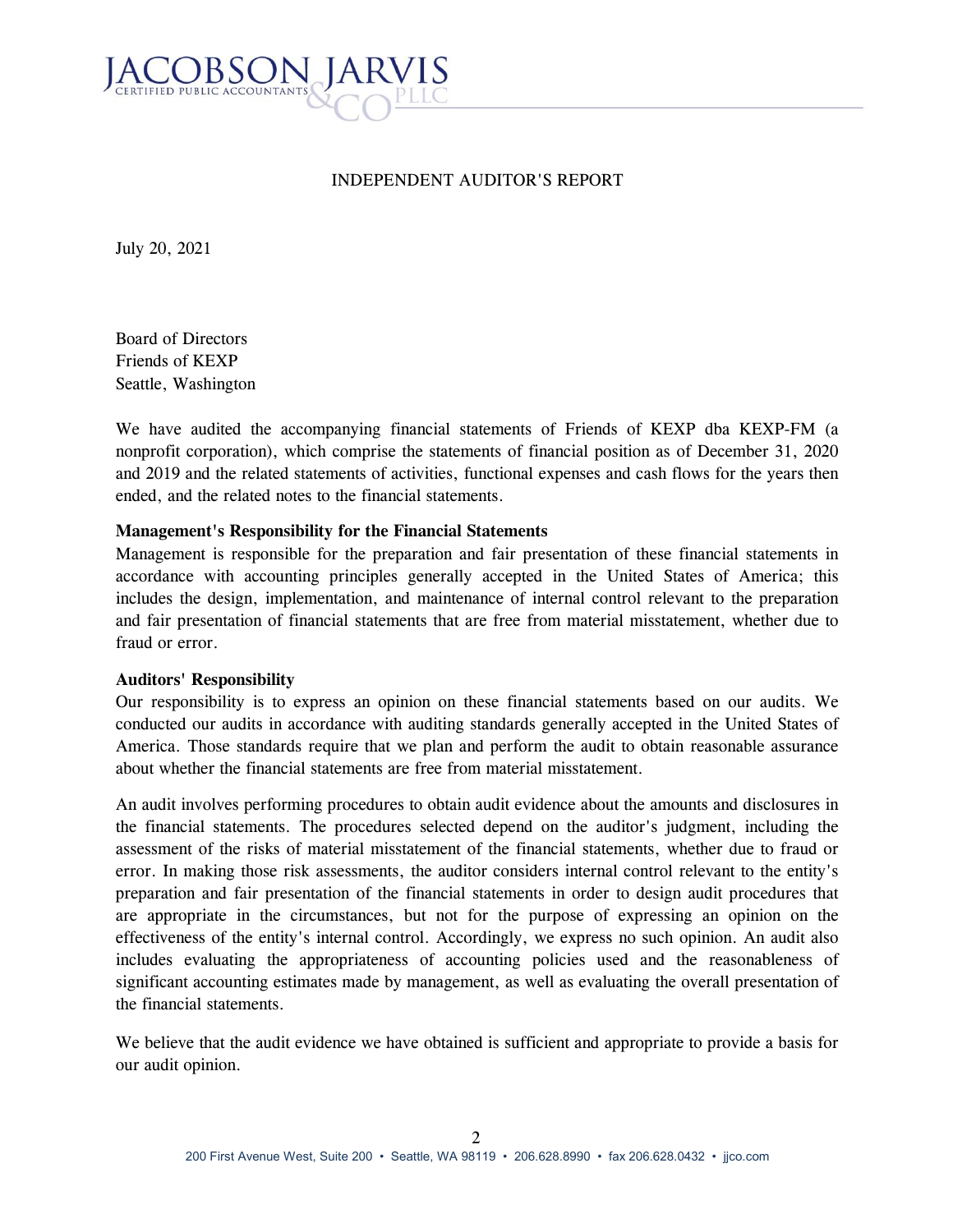# **Opinion**

In our opinion, the financial statements referred to in the first paragraph of this letter present fairly, in all material respects, the financial position of Friends of KEXP dba KEXP-FM as of December 31, 2020 and 2019 and the changes in its net assets and its cash flows for the years then ended in accordance with accounting principles generally accepted in the United States of America.

Jacoken Juries & Co, PLLC

Jacobson Jarvis & Co, PLLC

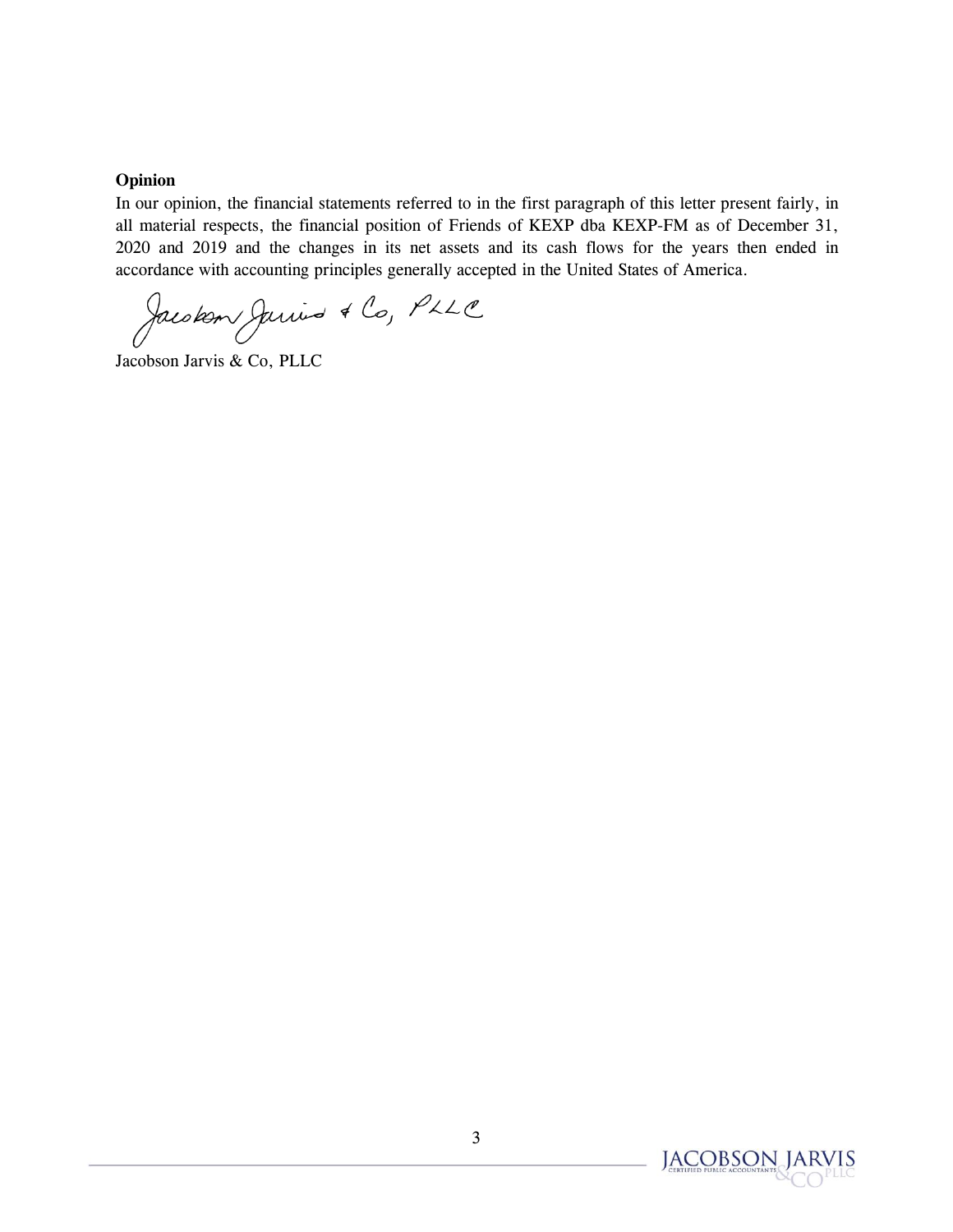# STATEMENTS OF FINANCIAL POSITION

# DECEMBER 31, 2020 AND 2019

|                                       |               | As Restated   |
|---------------------------------------|---------------|---------------|
|                                       |               | (See Note M)  |
|                                       | 2020          | 2019          |
| <b>ASSETS</b>                         |               |               |
| Cash and cash equivalents             | \$4,221,812   | \$3,654,364   |
| Investments                           | 12,081,413    | 10,759,322    |
| Business support receivables, net     | 405,208       | 449,529       |
| Pledges receivable, net               | 635,053       | 691,235       |
| Prepaid expenses and inventory        | 215,315       | 292,913       |
| Property and equipment, net           | 6,230,784     | 7,560,873     |
| Intangible assets                     | 3,885,487     | 3,885,487     |
|                                       | \$27,675,072  | \$27,293,723  |
| <b>LIABILITIES AND NET ASSETS</b>     |               |               |
| <b>LIABILITIES</b>                    |               |               |
| Accounts payable and accrued expenses | \$<br>208,638 | \$<br>497,023 |
| Payroll liabilities                   | 583,517       | 738,211       |
| Deferred revenue                      | 31,690        | 40,178        |
| Refundable advances                   | 68,793        | 45,000        |
| Payable to University of Washington   | 1,281,350     | 1,659,411     |
|                                       | 2,173,988     | 2,979,823     |
| <b>NET ASSETS</b>                     |               |               |
| Without donor restrictions            | 25,043,486    | 23,807,609    |
| With donor restrictions               | 457,598       | 506,291       |
|                                       | 25,501,084    | 24,313,900    |
|                                       | \$27,675,072  | \$27,293,723  |
|                                       |               |               |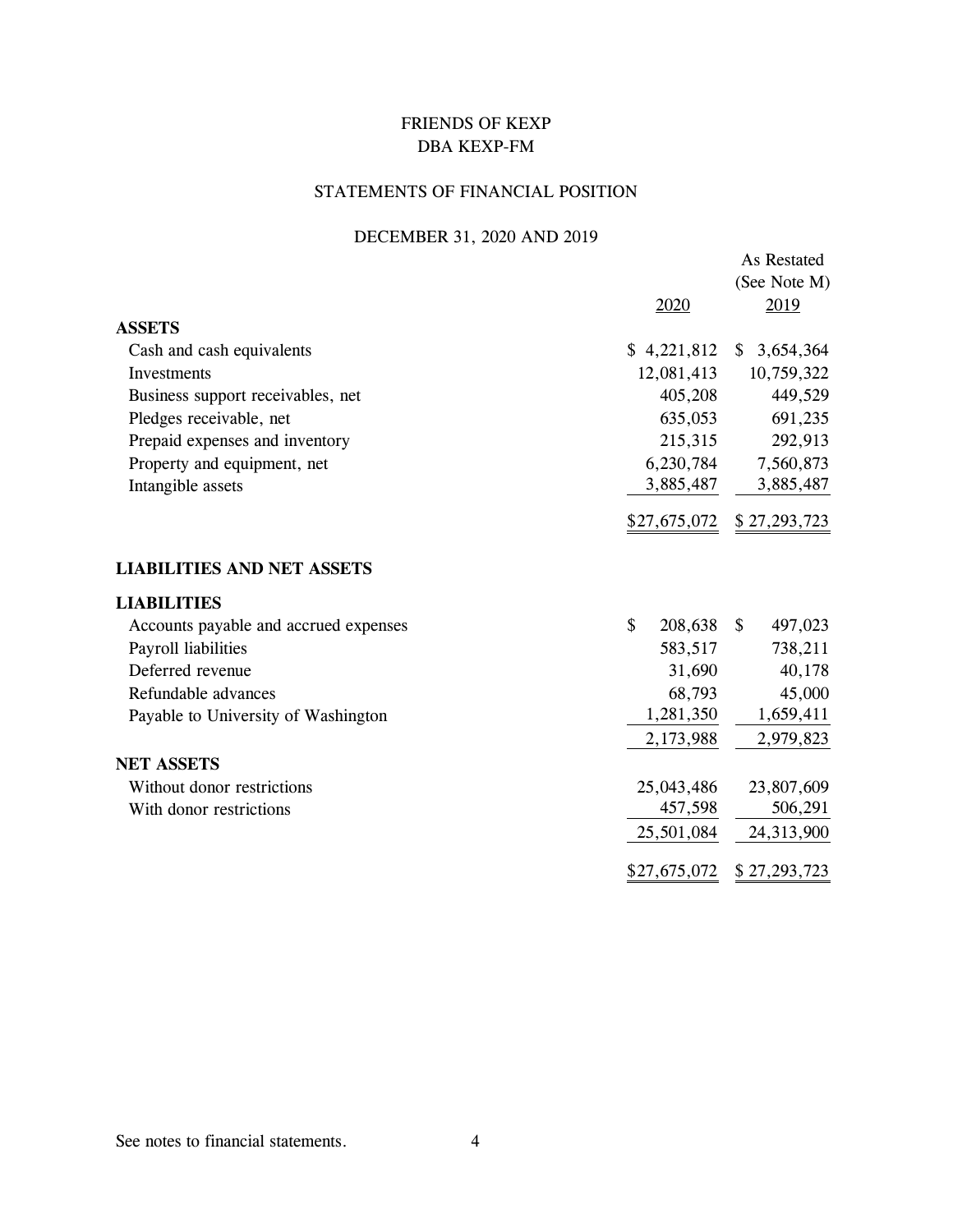|                                                    |                      | 2020         |            |              |                      | 2019                                |              |
|----------------------------------------------------|----------------------|--------------|------------|--------------|----------------------|-------------------------------------|--------------|
|                                                    | <b>Without Donor</b> | With Donor   |            |              | <b>Without Donor</b> | With Donor                          |              |
|                                                    | Restrictions         | Restrictions |            | Total        | Restrictions         | Restrictions                        | Total        |
| <b>OPERATING SUPPORT AND REVENUE</b>               |                      |              |            |              |                      |                                     |              |
| Contributions                                      | \$11,184,832         | \$           | 326,039    | \$11,510,871 | \$11,492,933         | 86,000<br>$\boldsymbol{\mathsf{S}}$ | \$11,578,933 |
| Paycheck Protection Program                        | 1,366,915            |              |            | 1,366,915    |                      |                                     |              |
| Advertising                                        | 323,321              |              |            | 323,321      | 322,613              |                                     | 322,613      |
| Retail sales                                       | 2,458                |              |            | 2,458        | 11,778               |                                     | 11,778       |
| Other revenue                                      | 39,044               |              |            | 39,044       | 445,086              |                                     | 445,086      |
|                                                    | 12,916,570           |              | 326,039    | 13,242,609   | 12,272,410           | 86,000                              | 12,358,410   |
| Net assets released from restrictions              |                      |              |            |              |                      |                                     |              |
| Satisfaction of program requirements               | 206,850              |              | (206, 850) |              | 80,497               | (80, 497)                           |              |
| Passage of time requirements                       | 167,882              |              | (167, 882) |              | 608,303              | (608, 303)                          |              |
| Total operating support and revenue                | 13,291,302           |              | (48, 693)  | 13,242,609   | 12,961,210           | (602, 800)                          | 12,358,410   |
| <b>OPERATING EXPENSES</b>                          |                      |              |            |              |                      |                                     |              |
| Program services                                   | 8,457,825            |              |            | 8,457,825    | 9,061,440            |                                     | 9,061,440    |
| Management and general                             | 830,023              |              |            | 830,023      | 725,220              |                                     | 725,220      |
| Fundraising                                        | 4,096,282            |              |            | 4,096,282    | 3,919,817            |                                     | 3,919,817    |
| Total operating expenses                           | 13,384,130           |              |            | 13,384,130   | 13,706,477           |                                     | 13,706,477   |
| Change in net assets before non-operating activity | (92, 828)            |              | (48, 693)  | (141, 521)   | (745, 267)           | (602, 800)                          | (1,348,067)  |
| <b>NON-OPERATING ACTIVITY</b>                      |                      |              |            |              |                      |                                     |              |
| Capital project support                            |                      |              |            |              | 13,431               |                                     | 13,431       |
| Planned giving                                     |                      |              |            |              | 202,598              |                                     | 202,598      |
| Investment income, gains and losses                | 1,328,705            |              |            | 1,328,705    | 1,645,388            |                                     | 1,645,388    |
| Change in non-operating net assets                 | 1,328,705            |              |            | 1,328,705    | 1,861,417            |                                     | 1,861,417    |
| Total change in net assets                         | 1,235,877            |              | (48, 693)  | 1,187,184    | 1,116,150            | (602, 800)                          | 513,350      |
| <b>NET ASSETS</b>                                  |                      |              |            |              |                      |                                     |              |
| Beginning of the year - As Restated (See Note M)   | 23,807,609           |              | 506,291    | 24,313,900   | 22,691,459           | 1,109,091                           | 23,800,550   |
| End of the year                                    | \$25,043,486         | \$           | 457,598    | \$25,501,084 | \$23,807,609         | \$<br>506,291                       | \$24,313,900 |

# STATEMENTS OF ACTIVITIES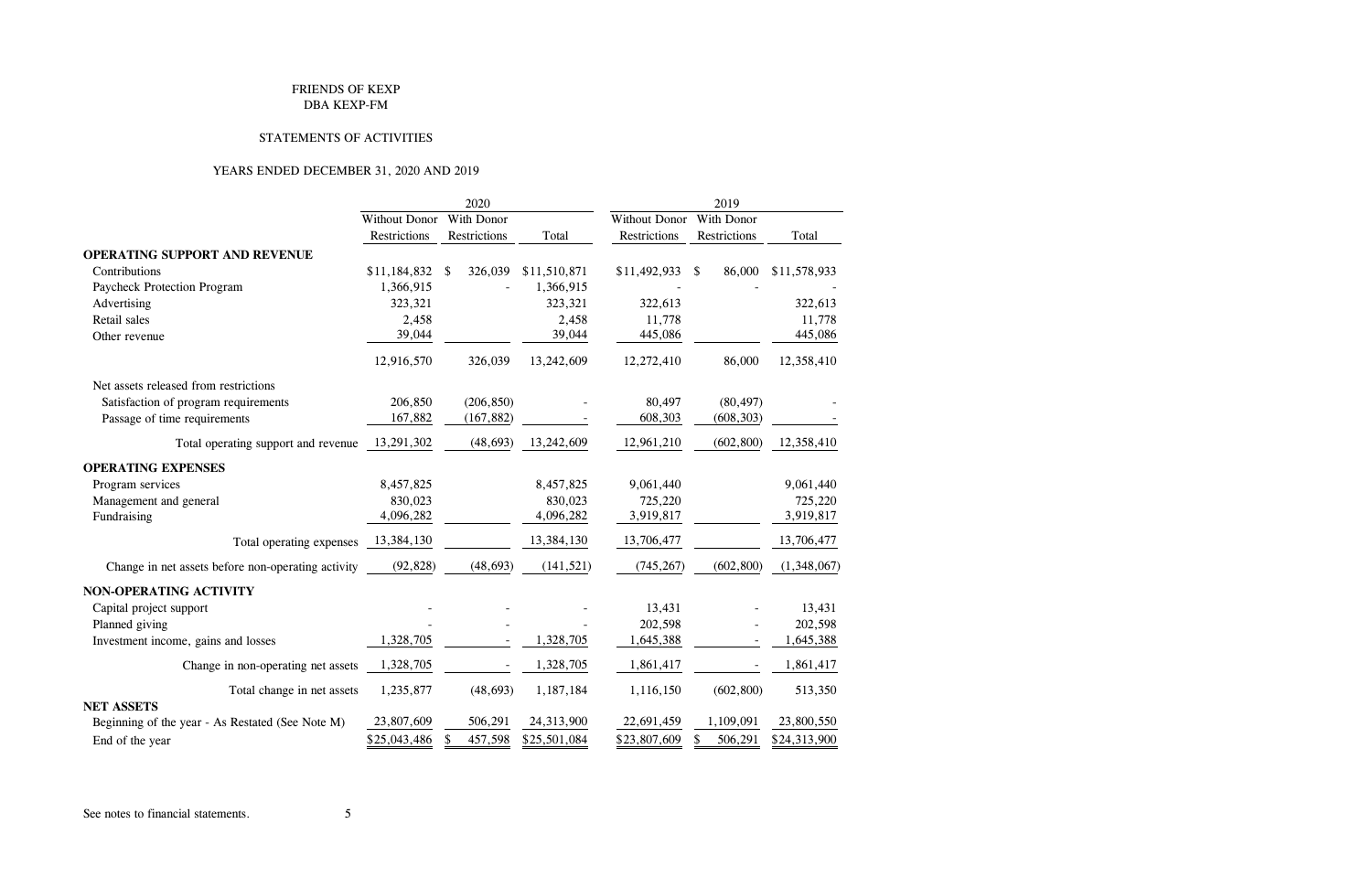|                               | 2020             |                           |            |                         | 2019            |                            |             |              |            |                         |             |                 |
|-------------------------------|------------------|---------------------------|------------|-------------------------|-----------------|----------------------------|-------------|--------------|------------|-------------------------|-------------|-----------------|
|                               |                  |                           |            | <b>Support Services</b> |                 |                            |             |              |            | <b>Support Services</b> |             |                 |
|                               |                  |                           | Management |                         | Total           |                            |             |              | Management |                         | Total       |                 |
|                               | Program          |                           | and        |                         | Support         |                            | Program     |              | and        |                         | Support     |                 |
|                               | <b>Services</b>  |                           | General    | Fundraising             | <b>Services</b> | Total                      | Services    |              | General    | Fundraising             | Services    | Total           |
| Salaries and wages            | $$4,504,581$ \\$ |                           | 470,178    | \$1,464,347             | \$1,934,525     | 6,439,106<br>$\mathcal{S}$ | \$4,161,729 | $\sqrt$      | 367,500    | \$1,563,083             | \$1,930,583 | 6,092,312<br>\$ |
| Employee benefits             | 750,362          |                           | 88,452     | 302,224                 | 390,676         | 1,141,038                  | 662,472     |              | 81,488     | 298,227                 | 379,715     | 1,042,187       |
| Payroll taxes                 | 371,159          |                           | 38,299     | 117,118                 | 155,417         | 526,576                    | 334,745     |              | 29,532     | 123,576                 | 153,108     | 487,853         |
| Total payroll and related     | 5,626,102        |                           | 596,929    | 1,883,689               | 2,480,618       | 8,106,720                  | 5,158,946   |              | 478,520    | 1,984,886               | 2,463,406   | 7,622,352       |
| Fundraising and other         | 631,836          |                           | 8,395      | 1,134,121               | 1,142,516       | 1,774,352                  | 807,265     |              | 46,793     | 1,066,060               | 1,112,853   | 1,920,118       |
| Legal                         | 23,500           |                           |            | 10,668                  | 10,668          | 34,168                     | 18,500      |              | 4,403      |                         | 4,403       | 22,903          |
| Accounting                    |                  |                           | 27,511     |                         | 27,511          | 27,511                     |             |              | 27,440     |                         | 27,440      | 27,440          |
| Total fees for service        | 655,336          |                           | 35,906     | 1,144,789               | 1,180,695       | 1,836,031                  | 825,765     |              | 78,636     | 1,066,060               | 1,144,696   | 1,970,461       |
| Depreciation and amortization | 1,111,103        |                           | 67,334     | 271,994                 | 339,328         | 1,450,431                  | 1,318,091   |              | 12,403     | 77,002                  | 89,405      | 1,407,496       |
| Information technology        | 561,861          |                           | 70,836     | 93,295                  | 164,131         | 725,992                    | 629,536     |              | 70,680     | 100,147                 | 170,827     | 800,363         |
| Office                        | 132,361          |                           | 13,887     | 285,964                 | 299,851         | 432,212                    | 106,029     |              | 12,996     | 269,177                 | 282,173     | 388,202         |
| Occupancy                     | 190,129          |                           | 10,387     | 43,224                  | 53,611          | 243,740                    | 323,798     |              | 26,030     | 103,863                 | 129,893     | 453,691         |
| Premiums                      | 620              |                           |            | 171,128                 | 171,128         | 171,748                    |             |              |            | 103,471                 | 103,471     | 103,471         |
| Vehicle donation fees         |                  |                           |            | 88,258                  | 88,258          | 88,258                     |             |              |            | 45,333                  | 45,333      | 45,333          |
| Research                      | 62,354           |                           | 3,176      | 3,686                   | 6,862           | 69,216                     | 74,336      |              | 5,129      | 9,915                   | 15,044      | 89,380          |
| Performances                  | 34,094           |                           |            | 25,168                  | 25,168          | 59,262                     | 325,964     |              | 271        | 20,031                  | 20,302      | 346,266         |
| Human resource administration | 9,664            |                           | 27,934     | 2,711                   | 30,645          | 40,309                     | 28,534      |              | 28,784     | 14,523                  | 43,307      | 71,841          |
| Insurance                     | 26,974           |                           | 2,277      | 9,453                   | 11,730          | 38,704                     | 26,889      |              | 2,311      | 9,220                   | 11,531      | 38,420          |
| Printing and design           | 14,686           |                           | 368        | 22,197                  | 22,565          | 37,251                     | 9,449       |              | 400        | 31,183                  | 31,583      | 41,032          |
| Travel                        | 17,469           |                           | 555        | 14,000                  | 14,555          | 32,024                     | 125,870     |              | 6,895      | 39,909                  | 46,804      | 172,674         |
| Fundraising supplies          | 442              |                           | 296        | 30,096                  | 30,392          | 30,834                     |             |              |            | 31,482                  | 31,482      | 31,482          |
| Dues and subscriptions        | 12,321           |                           | 138        | 6,503                   | 6,641           | 18,962                     | 74,214      |              | 1,932      | 11,956                  | 13,888      | 88,102          |
| Advertising and promotion     | 2,097            |                           |            | 127                     | 127             | 2,224                      | 32,714      |              | 233        | 1,659                   | 1,892       | 34,606          |
| Collections and acquisitions  | 212              |                           |            |                         |                 | 212                        | 1,305       |              |            |                         |             | 1,305           |
|                               | \$8,457,825      | $\boldsymbol{\mathsf{S}}$ | 830,023    | \$4,096,282             | \$4,926,305     | \$13,384,130               | \$9,061,440 | $\mathbb{S}$ | 725,220    | \$3,919,817             | \$4,645,037 | \$13,706,477    |

| <b>Total</b>    |
|-----------------|
| \$<br>6,092,312 |
| 1,042,187       |
| 487,853         |
| 7,622,352       |
| 1,920,118       |
| 22,903          |
| 27,440          |
| 1,970,461       |
| 1,407,496       |
| 800,363         |
| 388,202         |
| 453,691         |
| 103,471         |
| 45,333          |
| 89,380          |
| 346,266         |
| 71,841          |
| 38,420          |
| 41,032          |
| 172,674         |
| 31,482          |
| 88,102          |
| 34,606          |
| <u>1,305</u>    |
| \$13,706,477    |

# STATEMENTS OF FUNCTIONAL EXPENSES

# FRIENDS OF KEXP DBA KEXP-FM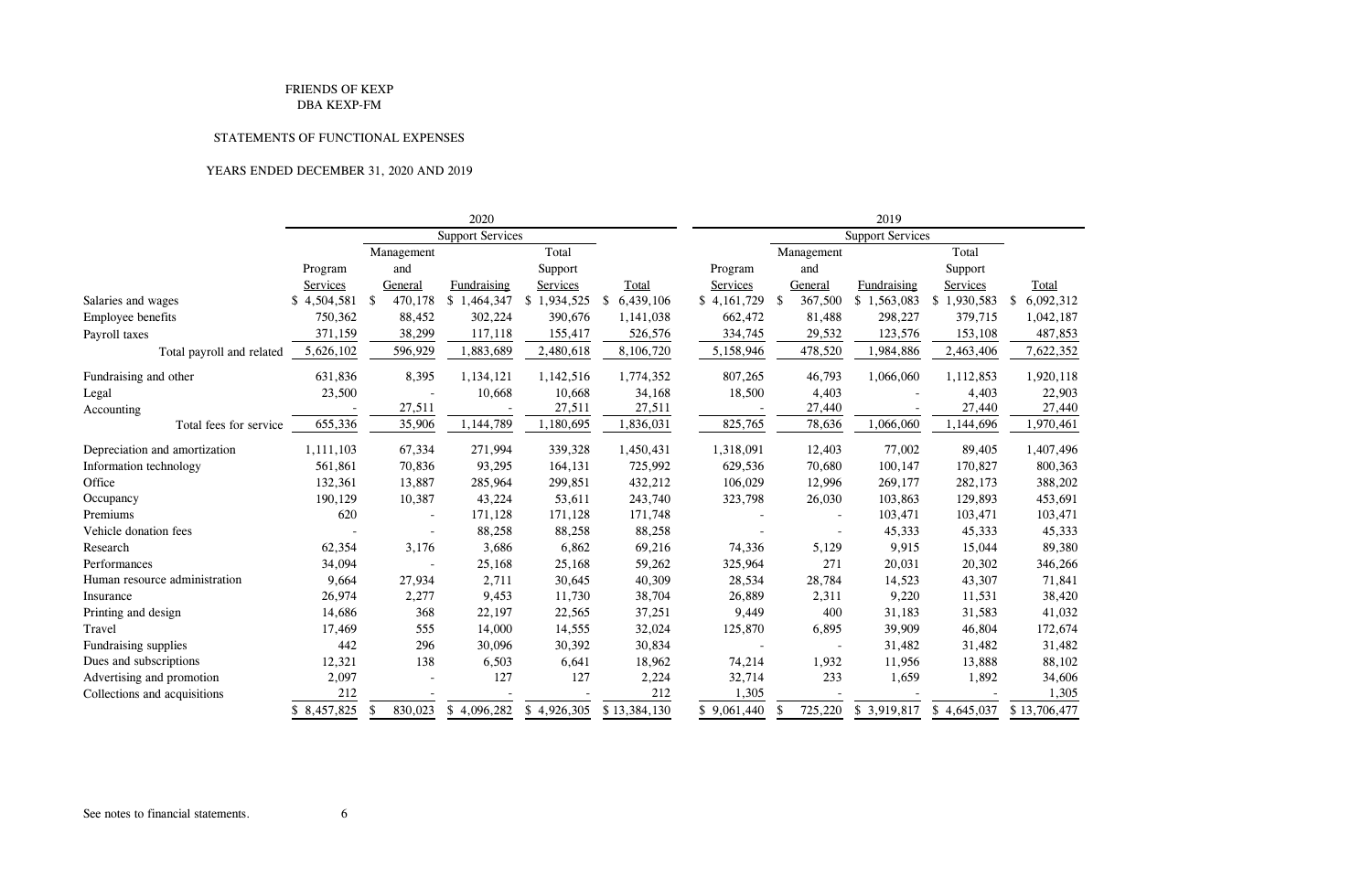# STATEMENTS OF CASH FLOWS

|                                                            | 2020           | 2019        |
|------------------------------------------------------------|----------------|-------------|
| <b>CASH FLOWS FROM OPERATING ACTIVITIES</b>                |                |             |
| Cash received from contributions                           | \$10,595,687   | \$8,689,996 |
| Cash received from other revenue                           | 415,758        | 744,154     |
| Cash paid to employees and suppliers                       | (10, 336, 929) | (9,317,627) |
| Net Cash Provided by Operating Activities                  | 674,516        | 116,523     |
| <b>CASH FLOWS FROM INVESTING ACTIVITIES</b>                |                |             |
| Purchase of investments                                    | (1,903,905)    | (406, 841)  |
| Sale of investments                                        | 1,903,905      | 273,825     |
| Sale of certificates of deposit                            |                | 155,264     |
| Purchase of property and equipment                         | (120, 342)     | (923, 149)  |
| Net Cash Used by Investing Activities                      | (120, 342)     | (900, 901)  |
| <b>CASH FLOWS FROM FINANCING ACTIVITIES</b>                |                |             |
| Repayment of payable to University of Washington           | (50,000)       | (50,000)    |
| Proceeds from contributions restricted to Capital Campaign | 63,274         | 202,267     |
| Net Cash Provided by Financing Activities                  | 13,274         | 152,267     |
| Change in Cash and Cash Equivalents                        | 567,448        | (632, 111)  |
| Cash and Cash Equivalents - beginning of year              | 3,654,364      | 4,286,475   |
| Cash and Cash Equivalents - end of year                    | 4,221,812      | \$3,654,364 |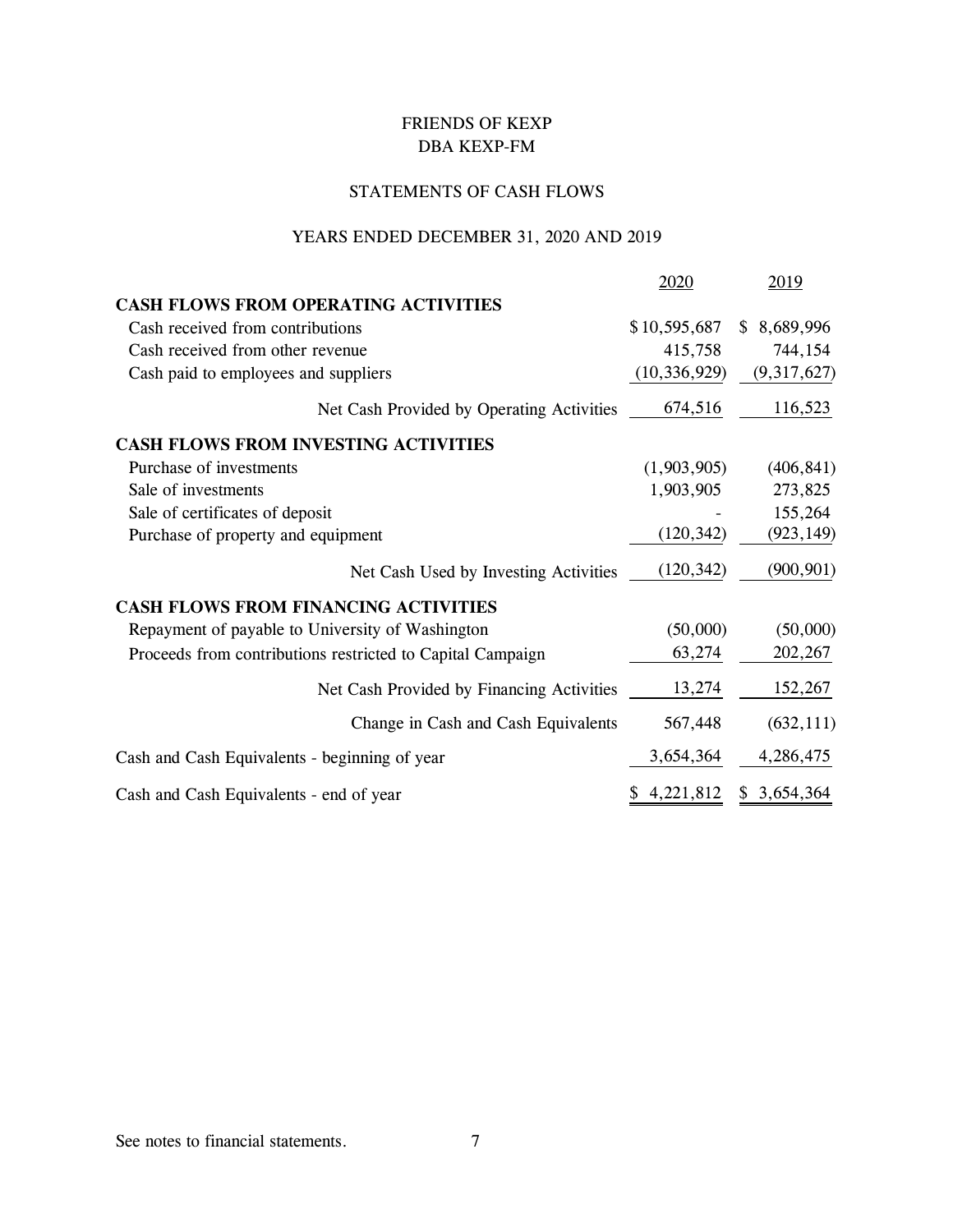# STATEMENTS OF CASH FLOWS

|                                                           | 2020             | 2019          |
|-----------------------------------------------------------|------------------|---------------|
| <b>Reconciliation of Change in Net Assets to</b>          |                  |               |
| <b>Net Cash Flows from Operating Activities</b>           |                  |               |
| Change in net assets                                      | $$1,187,184$ \\$ | 513,350       |
| Adjustments to reconcile change in net assets to net cash |                  |               |
| provided by operating activities                          |                  |               |
| Sponsorships provided to University of Washington         |                  |               |
| in lieu of obligation repayment                           | (328,061)        | (603, 546)    |
| Depreciation and amortization                             | 1,450,431        | 1,407,496     |
| Reinvested earnings                                       | (264, 666)       | (237, 240)    |
| Gain on investments                                       | (1,057,425)      | (1,408,246)   |
| Change in:                                                |                  |               |
| Business support receivables, net                         | 44,321           | (48, 656)     |
| Pledges receivable, net                                   | (7,092)          | 164,991       |
| Prepaid expenses and inventory                            | 77,598           | 13,059        |
| Accounts payable and accrued expenses                     | (288, 385)       | 135,240       |
| Payroll liabilities                                       | (154, 694)       | 134,969       |
| Refundable advances                                       | 23,793           | 45,000        |
| Deferred revenue                                          | (8, 488)         | 106           |
| Net Cash Provided by Operating Activities                 | 674,516          | 116,523<br>\$ |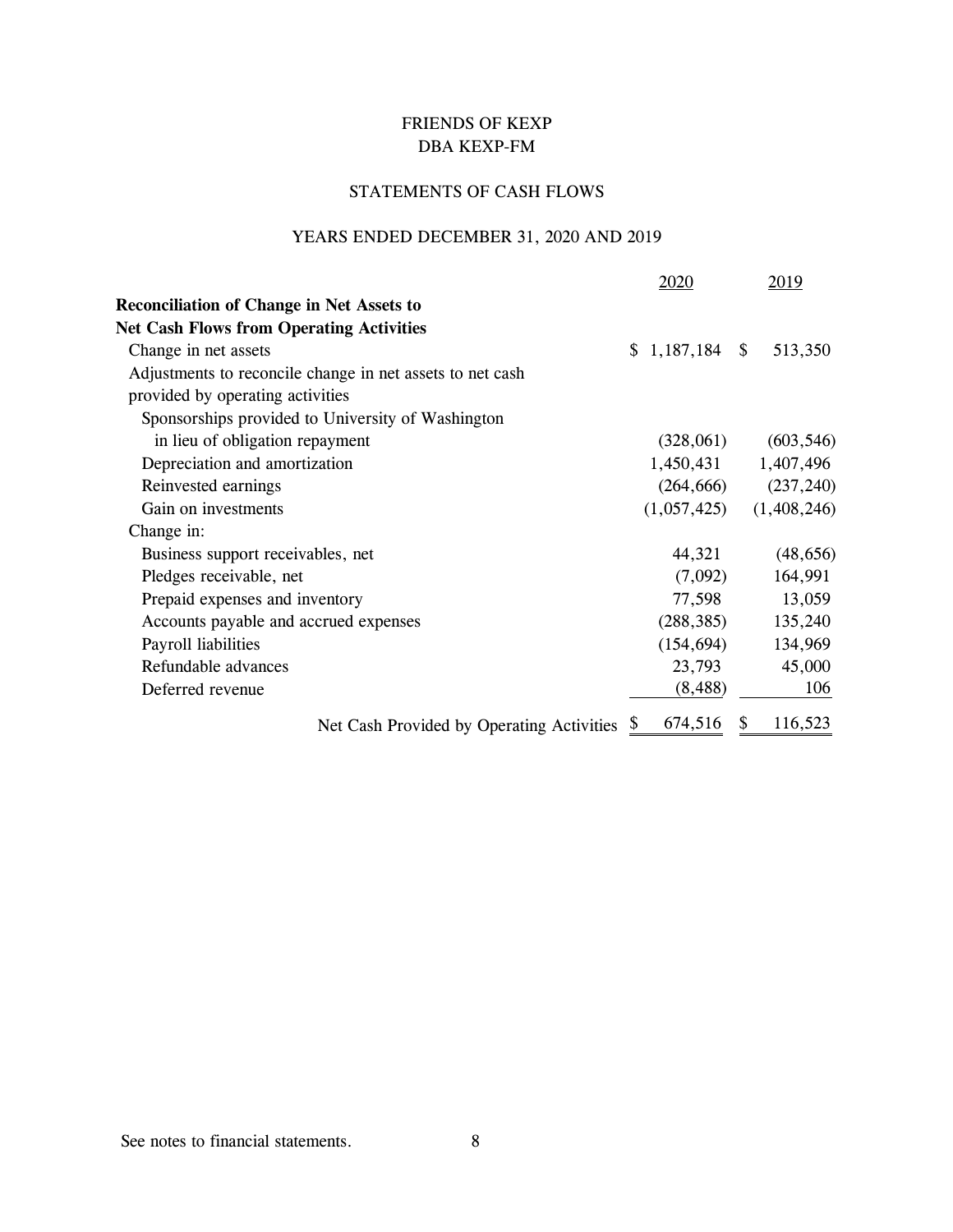# NOTES TO FINANCIAL STATEMENTS

### YEARS ENDED DECEMBER 31, 2020 AND 2019

#### NOTE A - ORGANIZATION AND SIGNIFICANT ACCOUNTING POLICIES

**Nature of Activities** - Friends of KEXP, dba KEXP-FM (KEXP), is a not-for-profit corporation organized in 2001 for the purpose of operating a radio station, and currently operates as an arts organization, including the station. KEXP's mission is to enrich your life by championing music and discovery. Receipts are derived primarily from contributions from the organization's general audience.

**Related Entity** - KEXP is an affiliate of the University of Washington (the University), a public university in Washington State. The University has neither majority ownership nor majority voting interest. Therefore, KEXP's financial information is not consolidated with the University.

Until 2014, the University held the Federal Communications Commission license (FCC License) for the broadcast frequency of 90.3 FM, which KEXP operated on behalf of the University through a long-term management agreement (the Management Agreement). In 2014, KEXP was assigned the rights to the FCC License and other intangible assets from the University (See Note J).

In 2014, at the time the FCC License was transferred, the Management Agreement was replaced with a new cooperation agreement (the Cooperation Agreement) to reflect changes in the relationship between the University and KEXP. The Cooperation Agreement reflects the affiliation between KEXP and the University, including that KEXP's individual donor revenue is counted towards the University's fundraising goals, and that one member of KEXP's Board of Directors is an officer of the University. In addition, the University provides support for KEXP's operations, including fundraising staff and services. Finally, as part of the agreement, KEXP provides on-air underwriting and online advertising services for the University. In May 2017, the Cooperation Agreement was amended, clarifying the affiliate status, simplifying technology support and increasing the on-air announcements over the next two-year period.

**New Home Capital Campaign** - KEXP conducted a multi-year capital campaign (the Capital Campaign) for building a new home at the Seattle Center. KEXP's new location officially opened in April 2016 and offers flexible indoor spaces to accommodate more performances and events with public participation, better artist amenities, and up-to-date equipment that support the best possible programming.

Income tax status

KEXP is exempt from federal income tax under Section  $50I(c)(3)$  of the Internal Revenue Code. KEXP qualifies for the charitable contribution deduction under Section 1 70(b)(l)(A)(vi) and has been classified as an organization other than a private foundation under Section 509(a)(l). Taxable unrelated business income includes on-line advertising.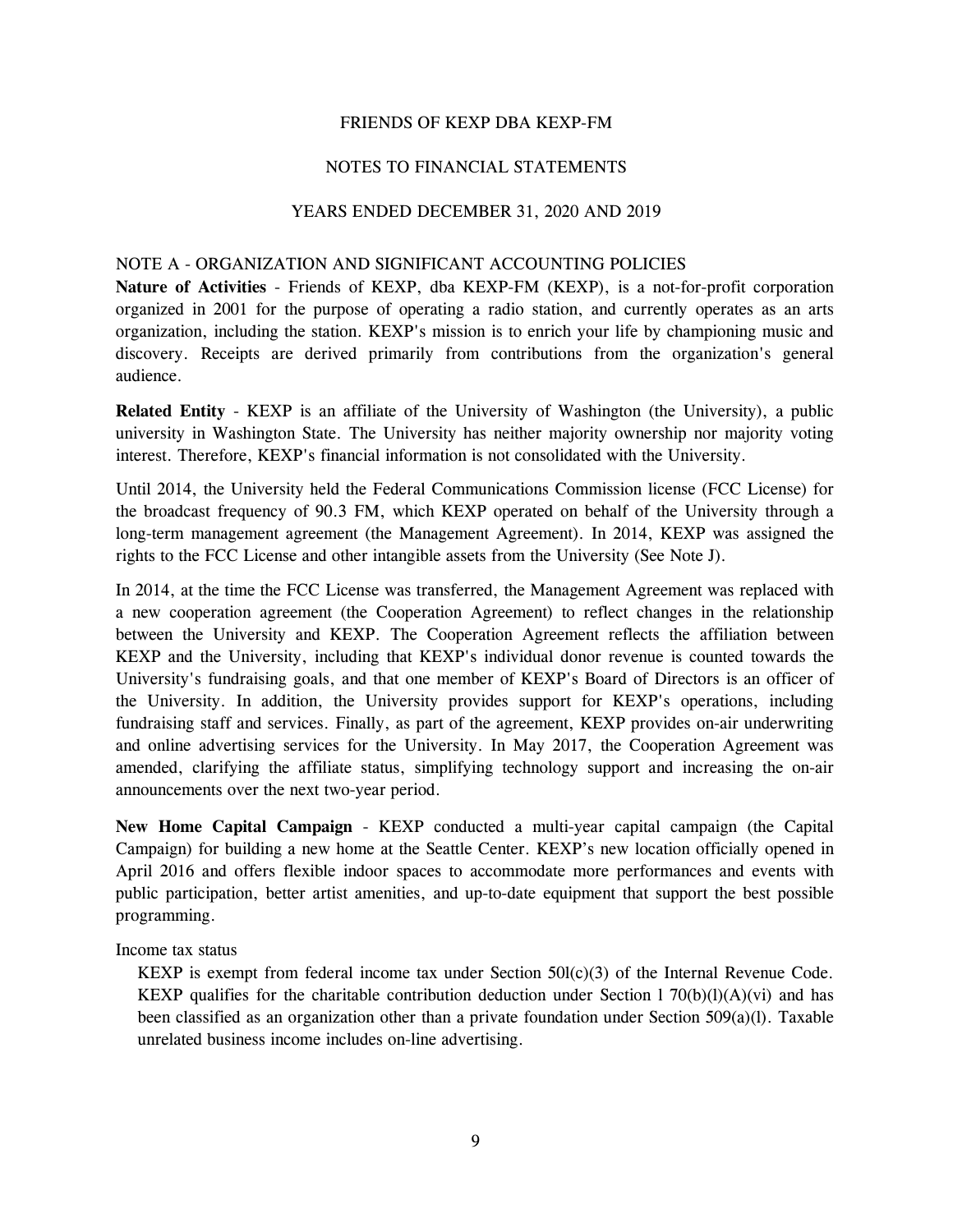# NOTES TO FINANCIAL STATEMENTS

#### YEARS ENDED DECEMBER 31, 2020 AND 2019

#### NOTE A - ORGANIZATION AND SIGNIFICANT ACCOUNTING POLICIES (Continued)

KEXP files information and tax returns in the U.S. federal jurisdiction, and state and local jurisdictions. KEXP is subject to U.S. federal, state and local examinations by tax authorities for the current year and certain prior years based on applicable laws and regulations.

Basis of presentation

KEXP presents its financial statements on an accrual basis of accounting in accordance with FASB Accounting Standards Codification (ASC) 958, Not-for-Profit Entities. Under FASB ASC 958, the Agency is required to report information regarding its financial position and activities based on the existence or absence of donor- or grantor-imposed restrictions. Accordingly, net assets and changes therein are classified and reported as follows:

Net Assets Without Donor Restrictions – Net assets available for use in general operations and not subject to donor (or certain grantor) restrictions.

Net Assets With Donor Restrictions – Net assets subject to donor- (or certain grantor-) imposed restrictions. Some donor-imposed restrictions are temporary in nature, such as those that will be met by the passage of time or other events specified by the donor. Other donor-imposed restrictions are perpetual in nature, where the donor stipulates that resources be maintained in perpetuity.

Contributions restricted by donors are reported as increases in net assets without donor restrictions if the restrictions expire (that is, when a stipulated time restriction ends or purpose restriction is accomplished) in the reporting period in which the revenue is recognized. All other donorrestricted contributions are reported as increases in net assets with donor restrictions, depending on the nature of the restrictions. When a restriction expires, net assets with donor restrictions are reclassified to net assets without donor restrictions and reported in the statements of activities as net assets released from restrictions. Gifts of long-lived assets and gifts of cash restricted for the acquisition of long-lived assets are recognized as revenue when the assets are placed in service.

Cash and cash equivalents

For purposes of the statements of cash flows, KEXP considers all checking and savings accounts and unrestricted highly liquid investments with an initial maturity of three months or less to be cash and cash equivalents. At times, cash and cash equivalents may exceed federally insured limits. KEXP has not experienced any losses in these accounts, and management does not believe it is exposed to any significant credit risk.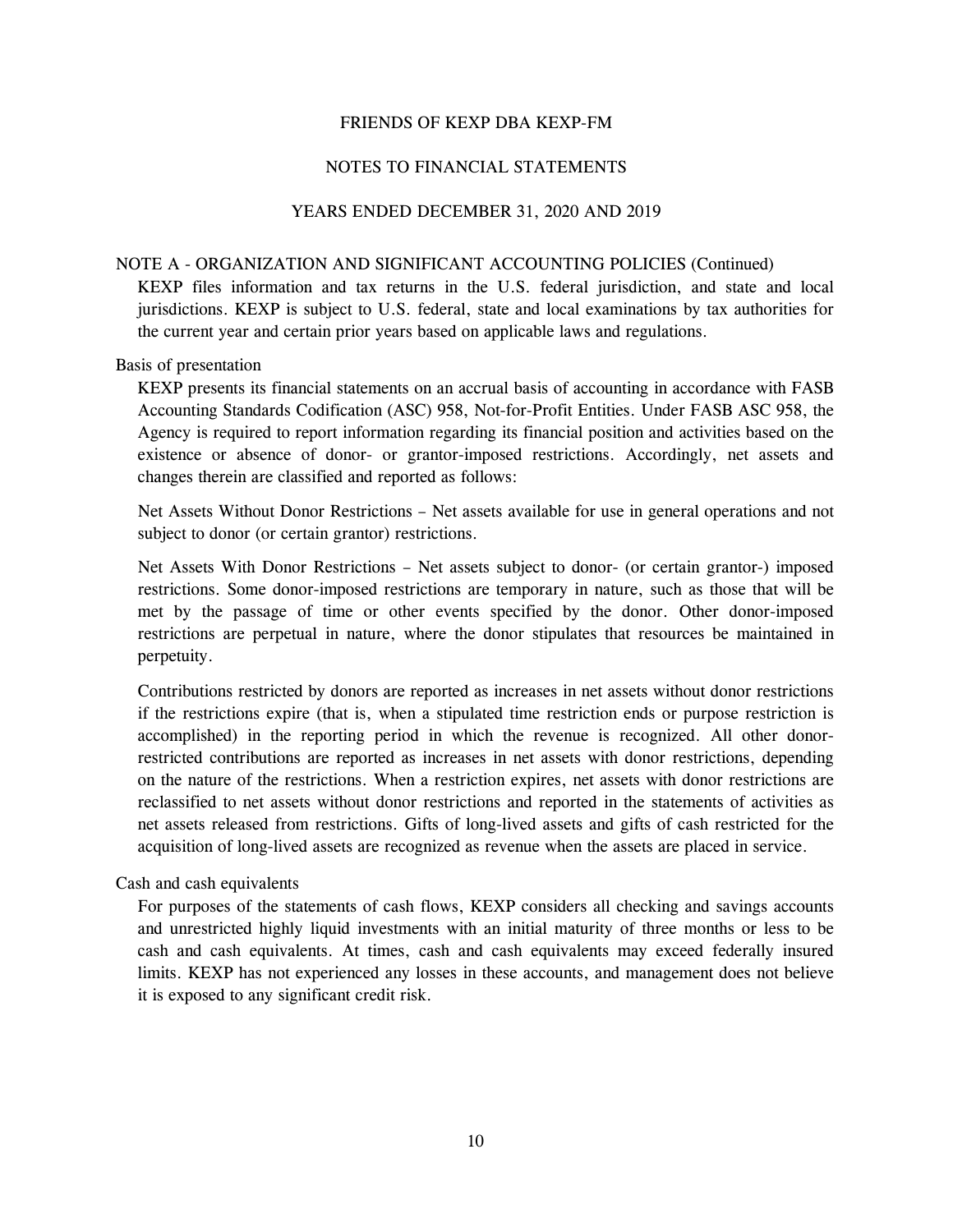# NOTES TO FINANCIAL STATEMENTS

#### YEARS ENDED DECEMBER 31, 2020 AND 2019

#### NOTE A - ORGANIZATION AND SIGNIFICANT ACCOUNTING POLICIES (Continued)

Fair value measurements

In accordance with financial accounting standards, a three-tiered hierarchy of input levels is used for measuring fair value. Financial accounting standards defines fair value as the price that would be received to sell an asset or paid to transfer a liability in an orderly transaction between market participants at the measurement date. Valuation techniques utilized to determine fair value are consistently applied. The three tiers of inputs used for fair value measurements are as follows:

Level 1: Fair values are based on quoted prices in active markets for identical assets and liabilities.

Level 2: Fair values are based on observable inputs that include: quoted market prices for similar assets or liabilities; quoted market prices that are not in an active market; or other inputs that are observable in the market and can be corroborated by observable market data for substantially the full term of the assets.

Level 3: Fair values are calculated by the use of pricing models and/or discounted cash flow methodologies, and may require significant management judgment or estimation. These methodologies may result in a significant portion of the fair value being derived from unobservable data.

Assets and liabilities carried at fair value on a nonrecurring basis using level 2 inputs generally include donated goods, facilities, and services. Long-term pledges are valued on a nonrecurring basis using the net present value of future cash flows discounted at a risk-free rate of return which is a level 3 input. KEXP also uses fair value concepts to test various long-lived assets for impairment.

#### Investments

Investments are measured at fair value on a recurring basis and consist of the following:

|                         | (Level 1)     | (Level 2)                      | (Level 3)                 | Total         |
|-------------------------|---------------|--------------------------------|---------------------------|---------------|
| As of December 31, 2020 |               |                                |                           |               |
| Cash equivalents        | \$<br>229,100 | \$<br>$\sim$ $-$               | $\boldsymbol{\mathsf{S}}$ | 229,100<br>\$ |
| Mutual funds            | 11,852,313    |                                |                           | 11,852,313    |
|                         | \$12,081,413  | \$<br>$\overline{\phantom{a}}$ | \$                        | \$12,081,413  |
|                         | (Level 1)     | (Level 2)                      | (Level 3)                 | Total         |
| As of December 31, 2019 |               |                                |                           |               |
| Cash equivalents        | \$<br>68,152  | - \$<br>$\blacksquare$         | \$                        | 68,152<br>S   |
| Mutual funds            | 10,691,170    |                                |                           | 10,691,170    |
|                         | \$10,759,322  | \$                             | \$                        | \$10,759,322  |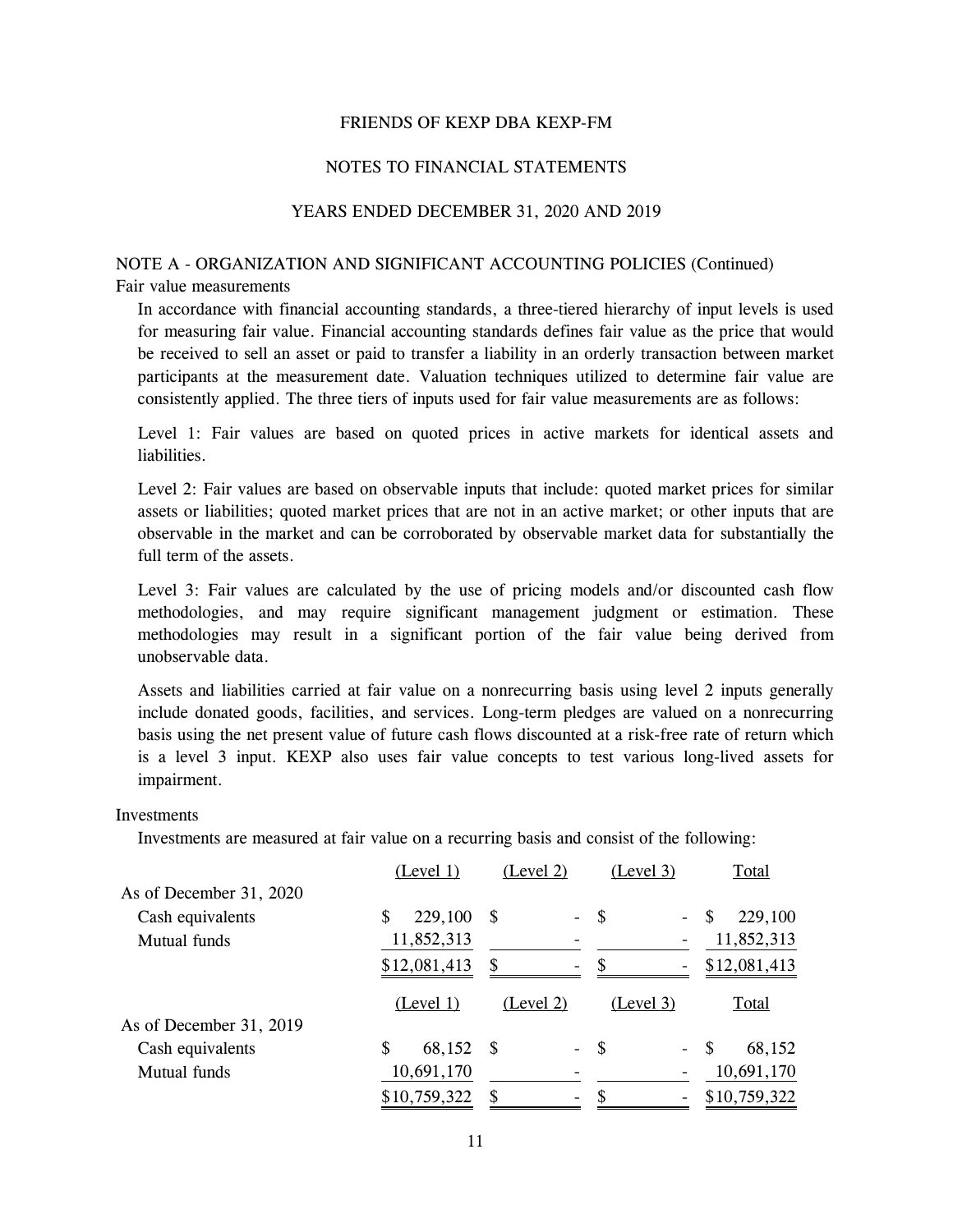### NOTES TO FINANCIAL STATEMENTS

#### YEARS ENDED DECEMBER 31, 2020 AND 2019

NOTE A - ORGANIZATION AND SIGNIFICANT ACCOUNTING POLICIES (Continued)

#### Business support receivables

Business support receivables are stated at net realizable value and are related to underwriting, sponsorships, and advertising support. An allowance for uncollectible balances has been established by management based upon KEXP's historical experience in the collection of balances due.

#### Pledges receivable

Pledges receivable are recognized in the period the pledge is received and consist of outstanding promises to give from a variety of individuals and foundations. Unconditional pledges that are expected to be collected within one year are recorded at net realizable value. Unconditional pledges that are expected to be collected in more than one year are initially recorded at fair value, which is measured at the present value of their future cash flows. The discounts on those amounts are computed using donor-specific risk-adjusted interest rates applicable to the years in which the promises are received. Amortization of the discounts is included in contribution revenue. An allowance for uncollectible balances has been established by management based upon KEXP's historical experience in the collection of balances due.

#### Property and equipment

All acquisitions of property and equipment and all expenditures for repairs, maintenance, renewals and betterments in excess of \$5,000 that materially prolong the useful lives of assets are capitalized. Property and equipment is carried at cost. Depreciation is computed using the straightline method over a period of three to ten years.

### Intangible assets

In 2014, KEXP capitalized the FCC License and other intangible assets including a trademark, domain name, and other intellectual property, at cost acquired in exchange for a sponsorship obligation to the University. The FCC License and other intangible assets are considered indefinitelived assets and thus not amortized, but reviewed on an annual basis for any possible impairment. Management determined there were no events or changes in circumstance indicating an impaired value of the FCC License or other intangible assets at December 31, 2020 or 2019.

#### Support and revenue recognition

KEXP recognizes advertising revenue in the period the advertising occurs. Contributions include individual donor gifts, corporate and foundation grants, and underwriting and sponsorship support.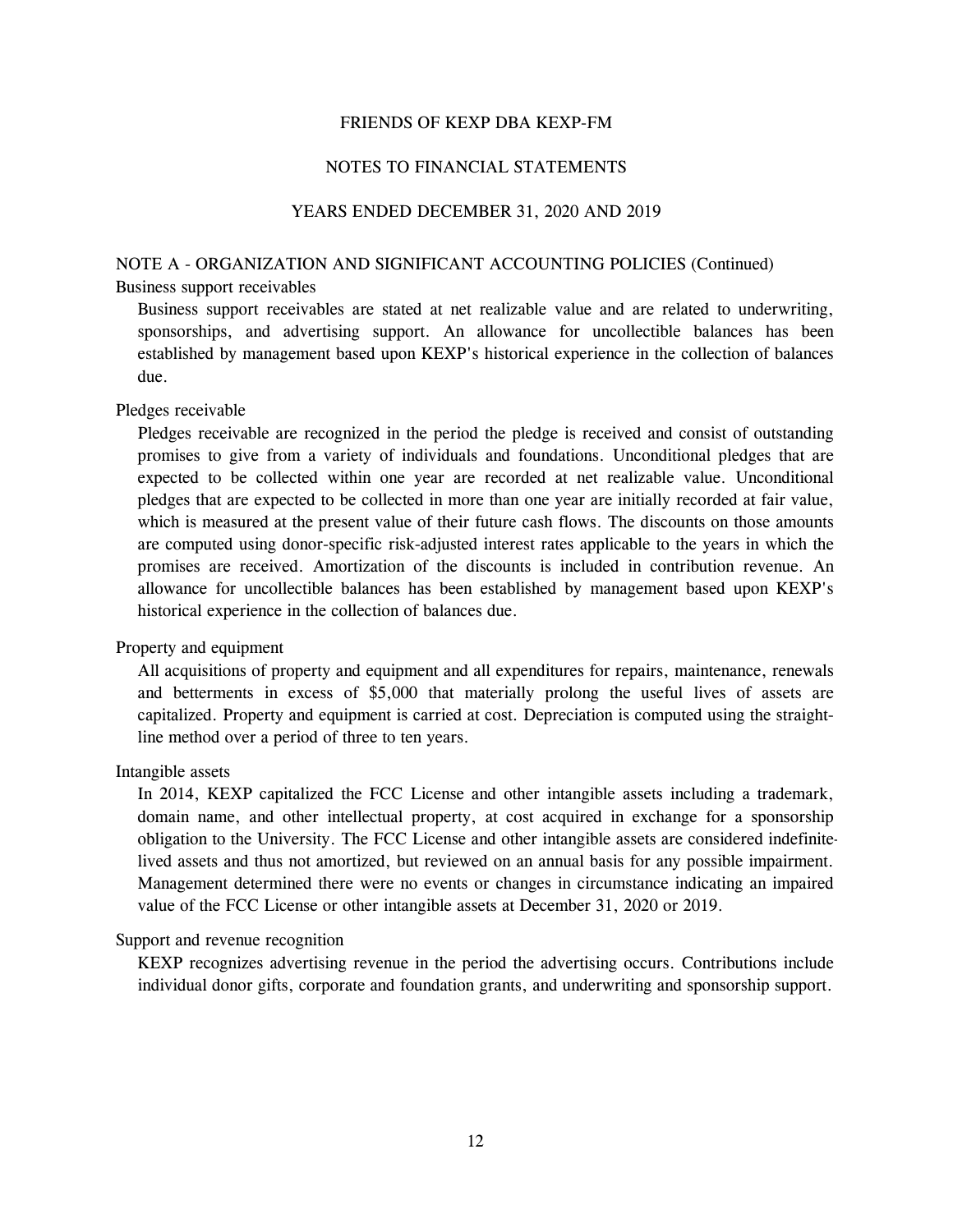### NOTES TO FINANCIAL STATEMENTS

#### YEARS ENDED DECEMBER 31, 2020 AND 2019

#### NOTE A - ORGANIZATION AND SIGNIFICANT ACCOUNTING POLICIES (Continued)

KEXP recognizes contributions when cash, securities or other assets, an unconditional promise to give, or notification of a beneficial interest is received. Conditional promises to give, that is, those with a measurable performance or other barrier, and a right of return, are not recognized until the conditions on which they depend have been met. KEXP has contracts and grants that are conditioned upon certain performance requirements and the incurrence of allowable qualifying expenses. Consequently, as of December 31, 2020, conditional contributions and grants for which no amounts had been received in advance totaling \$152,806 have not been recognized in the accompanying financial statements.

### Donated goods, facilities and services

KEXP receives in-kind contributions in return for sponsorship of its radio programming. Donations of goods and facilities include supplies, equipment, software and program and office space and are recorded as revenue at the estimated fair value at the date of donation. Donated services are recognized as revenue and corresponding expense when (a) the services received create or enhance nonfinancial assets or (b) require specialized skills, are performed by people with those skills, and would otherwise be purchased by the organization. In-kind contributions are included in contributions on the statements of activities.

#### Non-operating activities

KEXP's non-operating activities represent a major Capital Campaign, one-time capital projects, and planned giving.

#### Advertising costs

Advertising costs are expensed as incurred.

## Expense allocation

The costs of providing various programs and other activities have been summarized on a functional basis in the statements of functional expenses and of activities. Where possible, specific expenses have been charged directly to the appropriate category. When functions are shared or costs are intermingled, expenses are allocated based on employee counts or estimated percentage of effort.

# Use of estimates

The preparation of financial statements in conformity with generally accepted accounting principles requires management to make estimates and assumptions that affect the reported amounts of assets and liabilities and disclosures of contingent assets and liabilities at the date of the financial statements and the reported amounts of revenues and expenses during the reporting period. Actual results could differ from those estimates.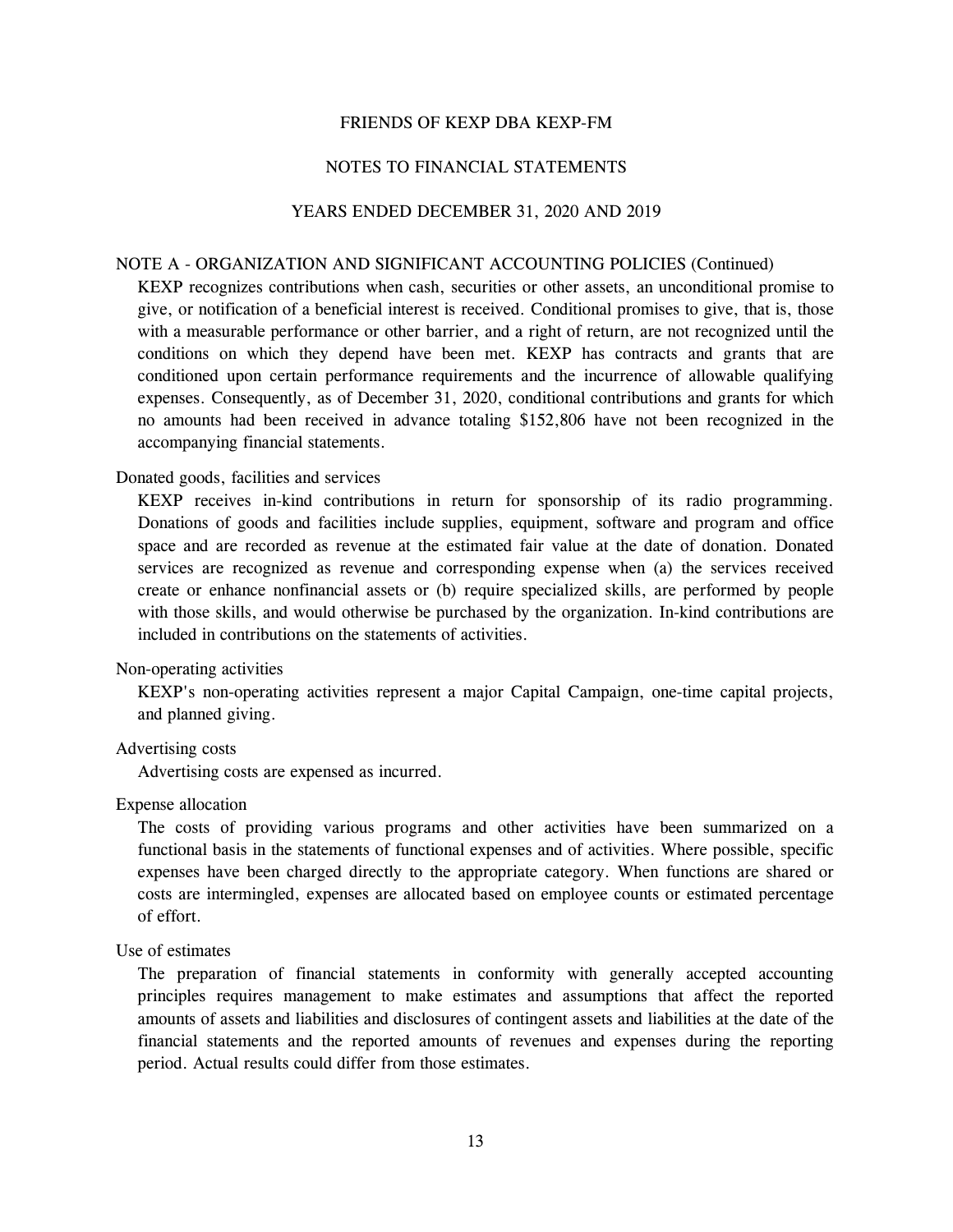# NOTES TO FINANCIAL STATEMENTS

#### YEARS ENDED DECEMBER 31, 2020 AND 2019

### NOTE B - LIQUIDITY

KEXP receives significant contributions and promises to give restricted by donors, and considers contributions restricted for programs which are ongoing, major, and central to its annual operations to be available to meet cash needs for general expenditures. KEXP manages its liquidity and reserves following three guiding principles: operating within a prudent range of financial soundness and stability, maintaining adequate liquid assets to fund near-term operating needs, and maintaining sufficient reserves to provide reasonable assurance that long-term obligations will be discharged.

KEXP has a liquidity policy to maintain current financial assets less current liabilities at a minimum of 60 days' operating expenses. KEXP has a policy to target a year-end balance of reserves of undesignated net assets without donor restrictions to meet 30 to 60 days of expected expenditures. To achieve these targets, KEXP forecasts its future cash flows and monitors its liquidity quarterly, and monitors its reserves annually. During the years ended December 31, 2020 and 2019, the level of liquidity and reserves was managed within the policy requirements.

|                                                           | 2020                          | 2019          |
|-----------------------------------------------------------|-------------------------------|---------------|
| Total financial assets                                    | \$17,343,486                  | \$15,554,450  |
| Less amounts not available to be used within one year:    |                               |               |
| <b>Endowment</b> investments                              | $(12,081,413)$ $(10,759,322)$ |               |
| Donor-imposed purpose restrictions                        | (15, 453)                     | (305, 637)    |
| Long-term receivables                                     | (205, 475)                    | (201,999)     |
| Financial Assets Available for Operations Within One Year | $$5,041,145$ $$4,287,492$     |               |
| NOTE C - RECEIVABLES                                      |                               |               |
| Receivables consist of the following at December 31:      |                               |               |
|                                                           | 2020                          | 2019          |
| Pledges receivable for operations                         | \$<br>573,397                 | \$<br>457,441 |
| Capital Campaign receivables                              | 36,808                        | 95,882        |
| Capital project receivables                               | 83,334                        | 250,000       |
| Business support receivables                              | 405,208                       | 449,529       |
|                                                           | 1,098,747                     | 1,252,852     |
| Allowance for uncollectible receivables                   | (58,092)                      | (104, 779)    |
| Discount at $0.75\%$ to $1.00\%$                          | (394)                         | (7,309)       |
|                                                           | \$<br>1,040,261               | \$1,140,764   |
| Gross receivables due in one year or less                 | \$<br>893,272                 | \$1,050,853   |
| Gross receivables due in one to five years                | 205,475                       | 201,999       |
|                                                           | \$1,098,747                   | \$1,252,852   |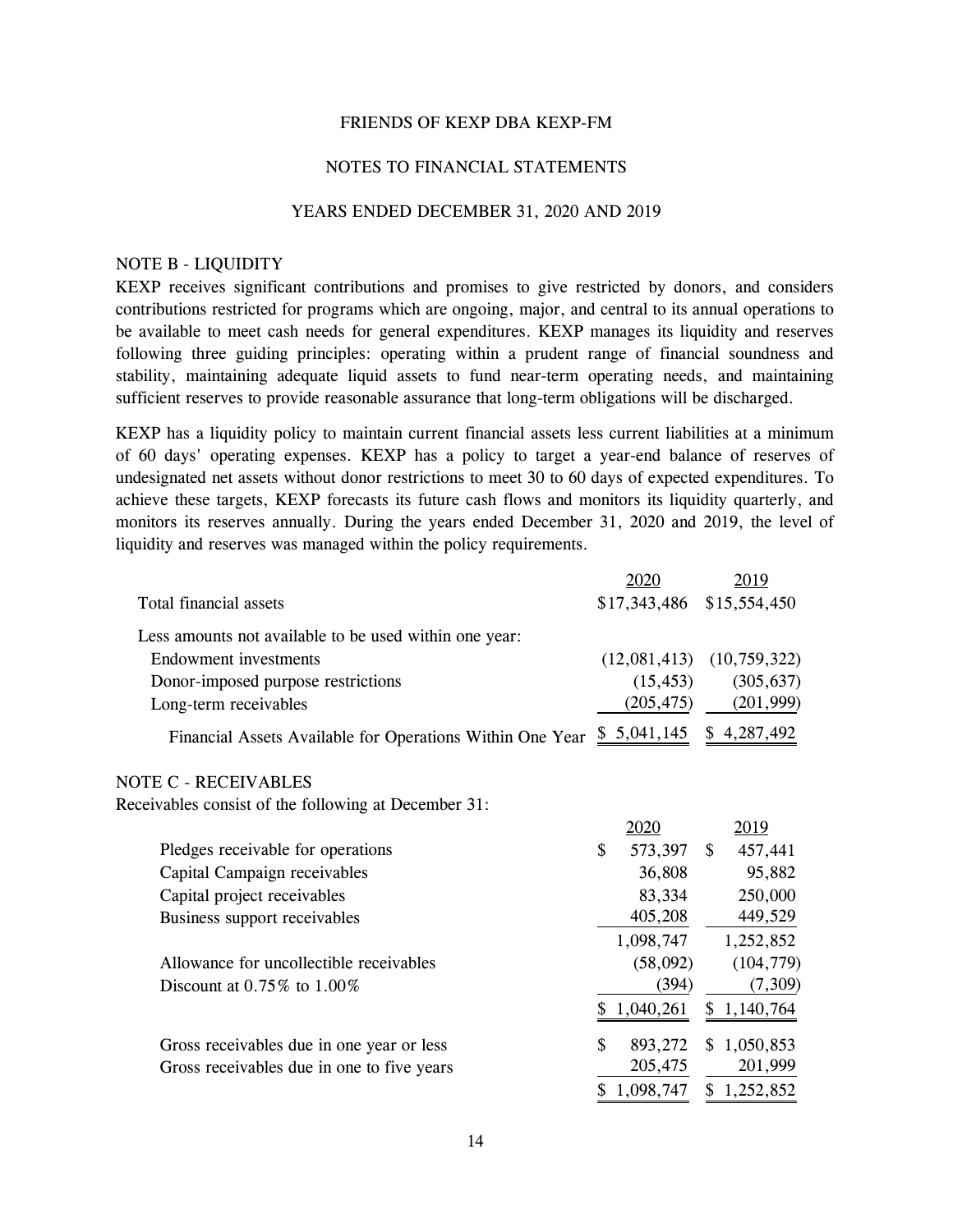# NOTES TO FINANCIAL STATEMENTS

# YEARS ENDED DECEMBER 31, 2020 AND 2019

## NOTE D - PROPERTY AND EQUIPMENT

Property and equipment consist of the following at December 31:

|                                   | 2020         | 2019            |
|-----------------------------------|--------------|-----------------|
| Leasehold improvements            | \$10,621,258 | \$10,621,258    |
| Software                          | 336,961      | 943,186         |
| Operating equipment and furniture | 1,217,808    | 1,190,078       |
| Digital library                   | 450,966      | 467,322         |
| Computers                         | 19,957       | 14,201          |
|                                   | 12,646,950   | 13,236,045      |
| Less: accumulated depreciation    | (6,636,506)  | (5,910,275)     |
| Work in process                   | 220,340      | 235,103         |
|                                   | 6,230,784    | 7,560,873<br>S. |

# NOTE E - NET ASSETS WITH DONOR RESTRICTIONS

Net assets with donor restrictions consist of the following programs and purposes at December 31:

|                       | 2020                     |              | 2019    |
|-----------------------|--------------------------|--------------|---------|
| For future operations | 442,145 \$               |              | 200,654 |
| Other operations      | 15.453                   |              | 55,637  |
| Capital project       | $\overline{\phantom{0}}$ |              | 250,000 |
|                       | 457,598                  | $\mathbb{S}$ | 506,291 |

# NOTE F - IN-KIND CONTRIBUTIONS

In-kind contributions consist of the following for the years ended December 31:

|                        | 2020       | 2019                      |
|------------------------|------------|---------------------------|
| Donated goods          | 467,768 \$ | 693,503                   |
| Donated services       | 1.642.905  | 1,779,169                 |
| Donated facility usage | 102,996    | 225,415                   |
|                        |            | $$2,213,669$ $$2,698,087$ |

Related in-kind expenses consist of the following for the years ended December 31:

|                                | 2020                      | 2019      |
|--------------------------------|---------------------------|-----------|
| Program services related       | 732.413 \$                | 866,791   |
| Management and general related | 33.952                    | 37,211    |
| Fundraising related            | 1,087,882                 | 1,207,878 |
|                                | $$1,854,247$ $$2,111,880$ |           |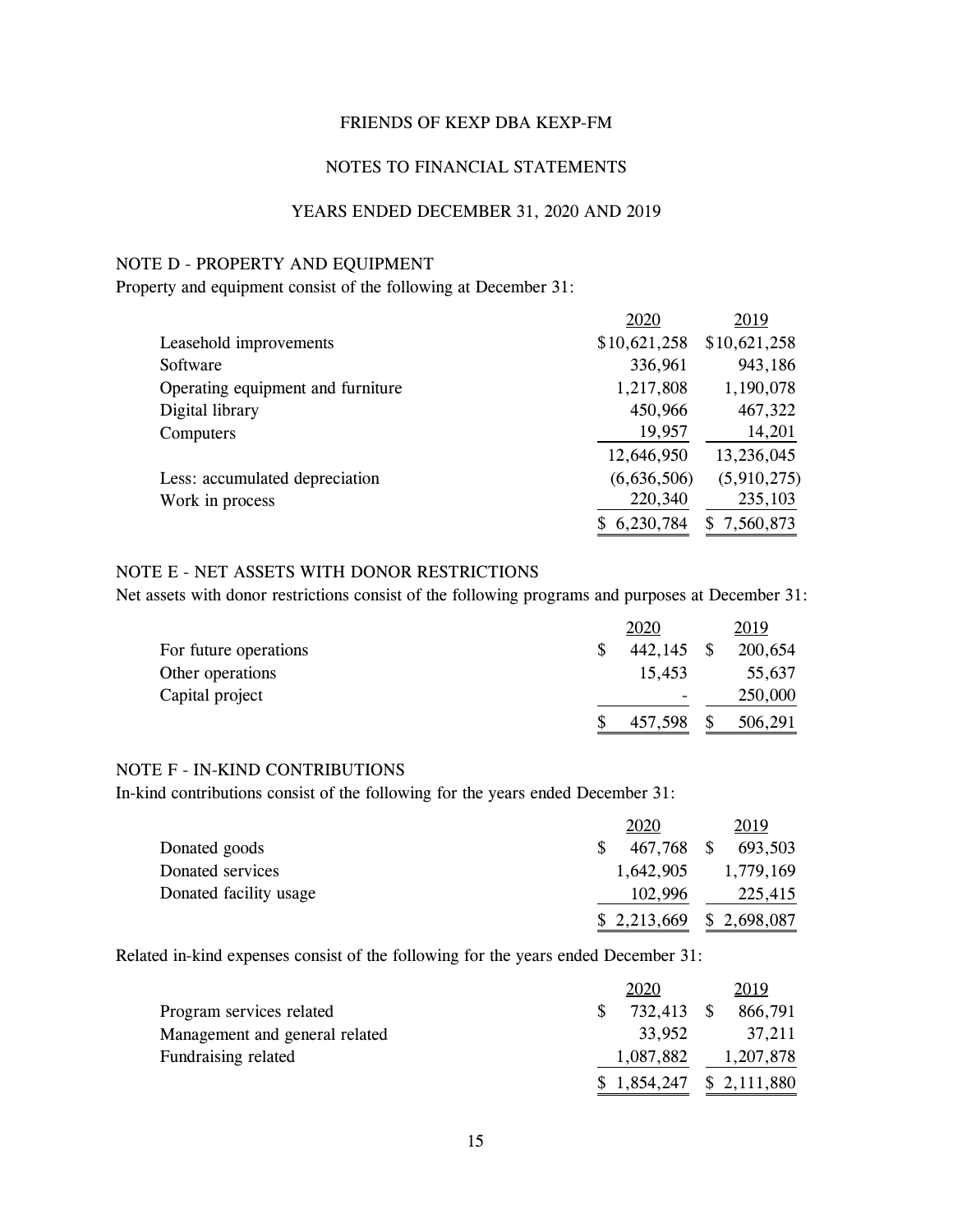### NOTES TO FINANCIAL STATEMENTS

#### YEARS ENDED DECEMBER 31, 2020 AND 2019

# NOTE F - IN-KIND CONTRIBUTIONS (Continued)

The main difference between in-kind revenue and in-kind expense in 2020 and 2019 is due to the donated pay-down to University of Washington of the FCC License of \$403,508 and \$603,546, respectively. (See Note J)

#### NOTE G - PAYCHECK PROTECTION PROGRAM LOAN

In April 2020, KEXP applied for and received a Paycheck Protection Program ("PPP") loan through BECU in the amount of \$1,366,915. The loan was funded on April 8, 2020 and had a maturity date of April 8, 2022. PPP loans have a forgiveness option for employers who maintain their staffing levels and salaries at pre-COVID-19 pandemic levels. Expenses eligible to trigger forgiveness include employee wages, benefits, and office lease payments. KEXP entered into the program with the intention of complying with the terms for forgiveness and recognized the loan as a conditional grant. KEXP believes it met the conditions for forgiveness as of December 31, 2020 and therefore has recognized the amount as support for the year then ended. KEXP received forgiveness of their PPP loan in April 2021.

## NOTE H - COMMITMENTS

KEXP signed a lease for space at the Seattle Center that expires in 2025. The lease requires a combination of cash payments and sponsorships provided to the landlord over the life of the lease. During 2020, in response to the pandemic, the City of Seattle provided nine months of rent forgiveness totaling \$47,813 in cash rent and \$174,420 in public benefit obligation. Subsequent to year end, the City of Seattle provided an additional six month of forgiveness. Future minimum cash and sponsorship payments under this lease are as follows for the years ending December 31:

|      | Cash         | Sponsorships  |   | Total     |
|------|--------------|---------------|---|-----------|
| 2021 | \$<br>32,513 | \$<br>118,606 | S | 151,119   |
| 2022 | 66,218       | 241,560       |   | 307,778   |
| 2023 | 67,542       | 246,392       |   | 313,934   |
| 2024 | 68,892       | 251,320       |   | 320,212   |
| 2025 | 5,750        | 20,978        |   | 26,728    |
|      | 240,915      | 878,856       |   | 1,119,771 |

The future minimum lease obligation on the Seattle Center space is offset by a sublease, with expected future minimum rental income as follows for the years ending December 31:

| 2021 | S | 32,626  |
|------|---|---------|
| 2022 |   | 33,606  |
| 2023 |   | 34,618  |
| 2024 |   | 35,621  |
| 2025 |   | 33,613  |
|      | S | 170,084 |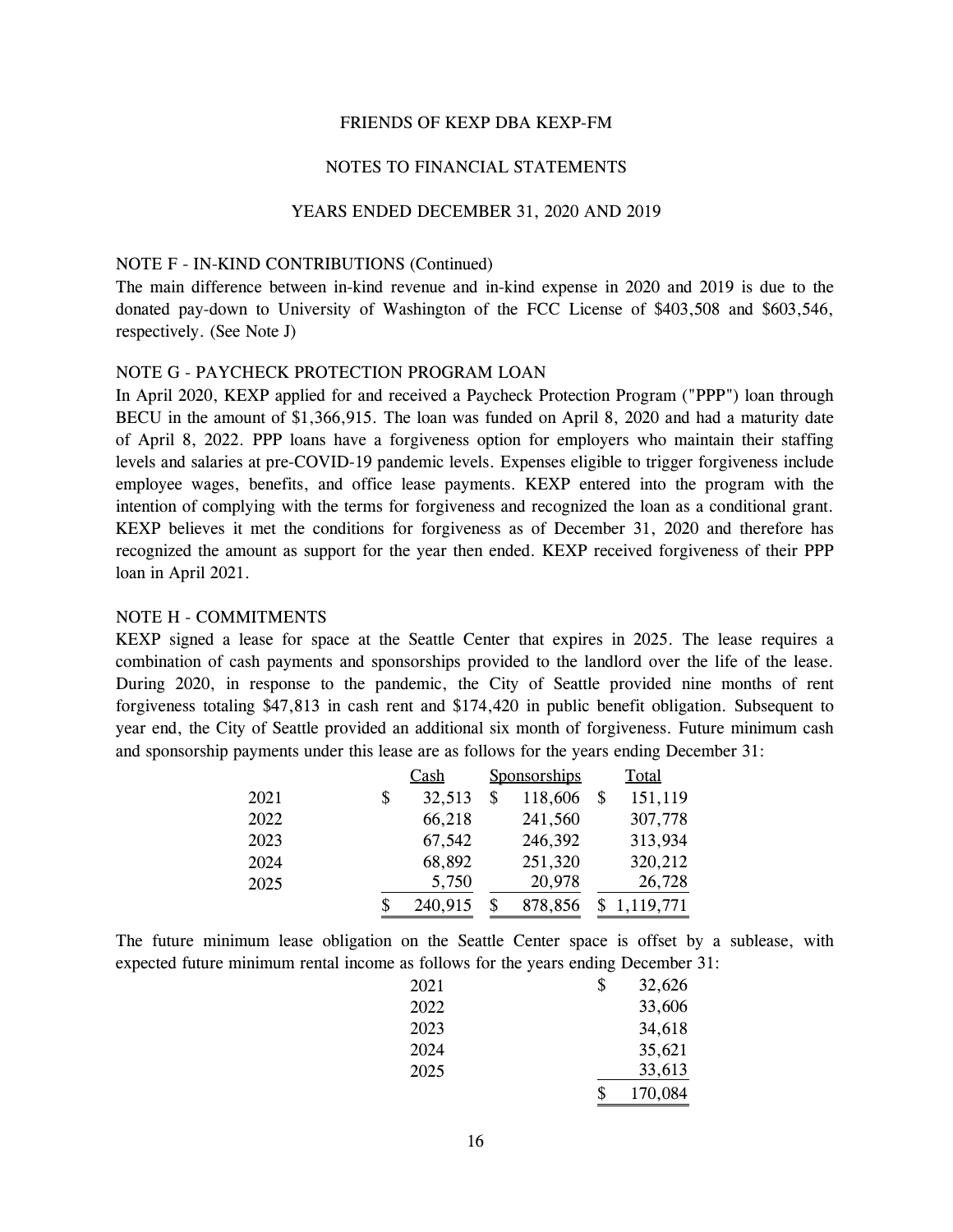# NOTES TO FINANCIAL STATEMENTS

#### YEARS ENDED DECEMBER 31, 2020 AND 2019

# NOTE H - COMMITMENTS (Continued)

KEXP also signed a lease that expires in 2026 with a third party for tower transmission space. Future minimum lease payments under this lease are as follows for the years ending December 31:

| 2021       | S | 56,473  |
|------------|---|---------|
| 2022       |   | 58,168  |
| 2023       |   | 59,913  |
| 2024       |   | 61,710  |
| 2025       |   | 63,561  |
| Thereafter |   | 16,007  |
|            |   | 315,832 |

## NOTE I - EMPLOYEE BENEFIT PLAN

KEXP has adopted a 403(b) contribution pension plan for all full-time employees. The amount of KEXP's contribution to the plan is determined annually at the discretion of the Board of Directors. Contributions to the plan totaled \$325,291 and \$313,296 for the years ended December 31, 2020 and 2019, respectively.

## NOTE J - RELATED ENTITY ACTIVITY

In 2005, KEXP issued an interest-free note payable to the University for \$250,000 to assist in restructuring staffing capacity. The intent of the funds has been fully executed. In accordance with the amended Cooperation Agreement, the University required repayments of the note payable through 2020. The final repayments made during the year ended December 31, 2020 totaled \$50,000.

In 2014, KEXP acquired an FCC License, other intangible assets, and equipment from the University in exchange for a sponsorship obligation. The assets acquired were appraised at \$4,001,100. KEXP allocated \$115,613 of the appraised value to equipment, based on estimated fair value, and the remaining value to the FCC License and other intangible assets. In lieu of cash repayments, the sponsorship obligation is satisfied by performing sponsorships for the University over a ten-year period.

During 2020 and 2019, KEXP provided sponsorships valued at \$403,508 and \$603,546, respectively, to the University, and therefore recognized sponsorship revenue and reduced the obligation by these amounts. Sponsorships performed as repayment of the sponsorship obligation are expected to be as follows for the years ending December 31:

| 2021 | 400,110     |
|------|-------------|
| 2022 | 400,110     |
| 2023 | 400,110     |
| 2024 | 81,020      |
|      | \$1,281,350 |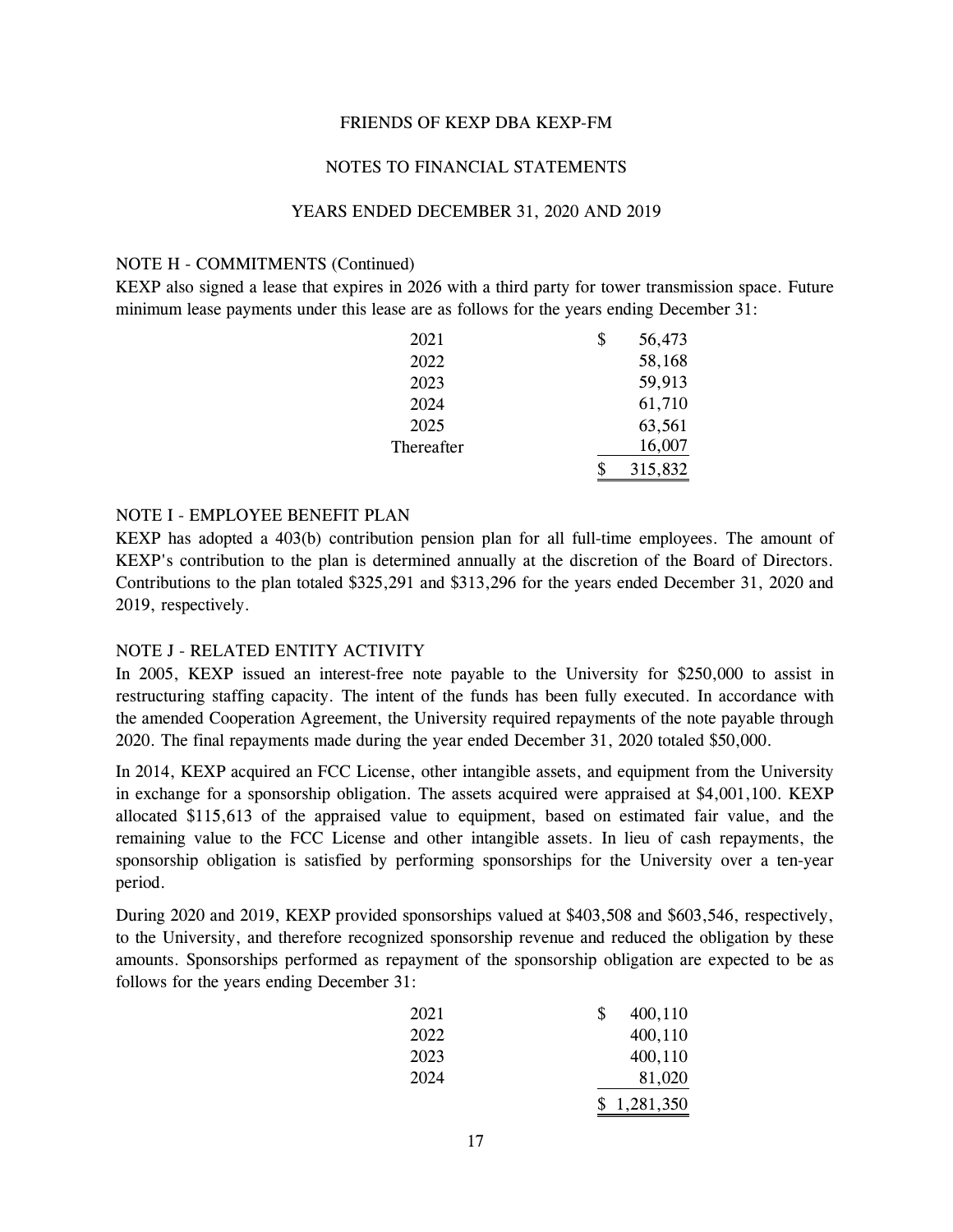#### NOTES TO FINANCIAL STATEMENTS

#### YEARS ENDED DECEMBER 31, 2020 AND 2019

# NOTE J - RELATED ENTITY ACTIVITY (Continued)

The following transactions occurred between KEXP and the University during the years ended December 31:

|                                                                 | 2020                      |               | 2019        |
|-----------------------------------------------------------------|---------------------------|---------------|-------------|
| Support and revenue                                             |                           |               |             |
| In-kind contributions                                           | $$1,224,913$ $$1,191,518$ |               |             |
| Use of sponsorship obligation                                   | 328,061                   |               | 603,546     |
| Underwriting contribution                                       | 75,446                    |               | 16,818      |
|                                                                 | \$1,628,420               |               | \$1,811,882 |
| Expenses                                                        |                           |               |             |
| In-kind information technology                                  | \$<br>125,460             | \$            | 158,827     |
| In-kind fundraising                                             |                           |               |             |
| and other fees for service                                      | 1,099,453                 |               | 1,032,691   |
| In-kind expenses                                                | 1,224,913                 |               | 1,191,518   |
| Payroll and related                                             | 163,339                   |               | 161,766     |
| Other expenses                                                  | 25,817                    |               | 80,479      |
|                                                                 | 1,414,069                 |               | \$1,433,763 |
| The following amounts are due to the University at December 31: |                           |               |             |
|                                                                 | 2020                      |               | 2019        |
| Note payable                                                    | \$                        | <sup>\$</sup> | 50,000      |
| Sponsorship obligation                                          | 1,281,350                 |               | 1,609,411   |
|                                                                 | 1,281,350                 |               | \$1,659,411 |

#### NOTE K - BOARD-DESIGNATED QUASI-ENDOWMENT FUND

KEXP's endowment fund consists of one board-designated quasi-endowment fund established with proceeds from an estate gift to fund a combination of one-time spending and ongoing initiatives. One-time spending will support future infrastructure and capacity upgrades. Ongoing initiatives may include growth initiatives, new mission-driving services, and achievement of strategic plan objectives.

As required by financial accounting standards, net assets associated with endowment funds, including funds designated by the board to function as endowments, are classified and reported based on the existence or absence of donor-imposed restrictions.

Endowments in Washington State are governed by the "Uniform Prudent Management of Institutional Funds Act," UPMIFA, as stated in the Revised Code of Washington (RCW) 24.55.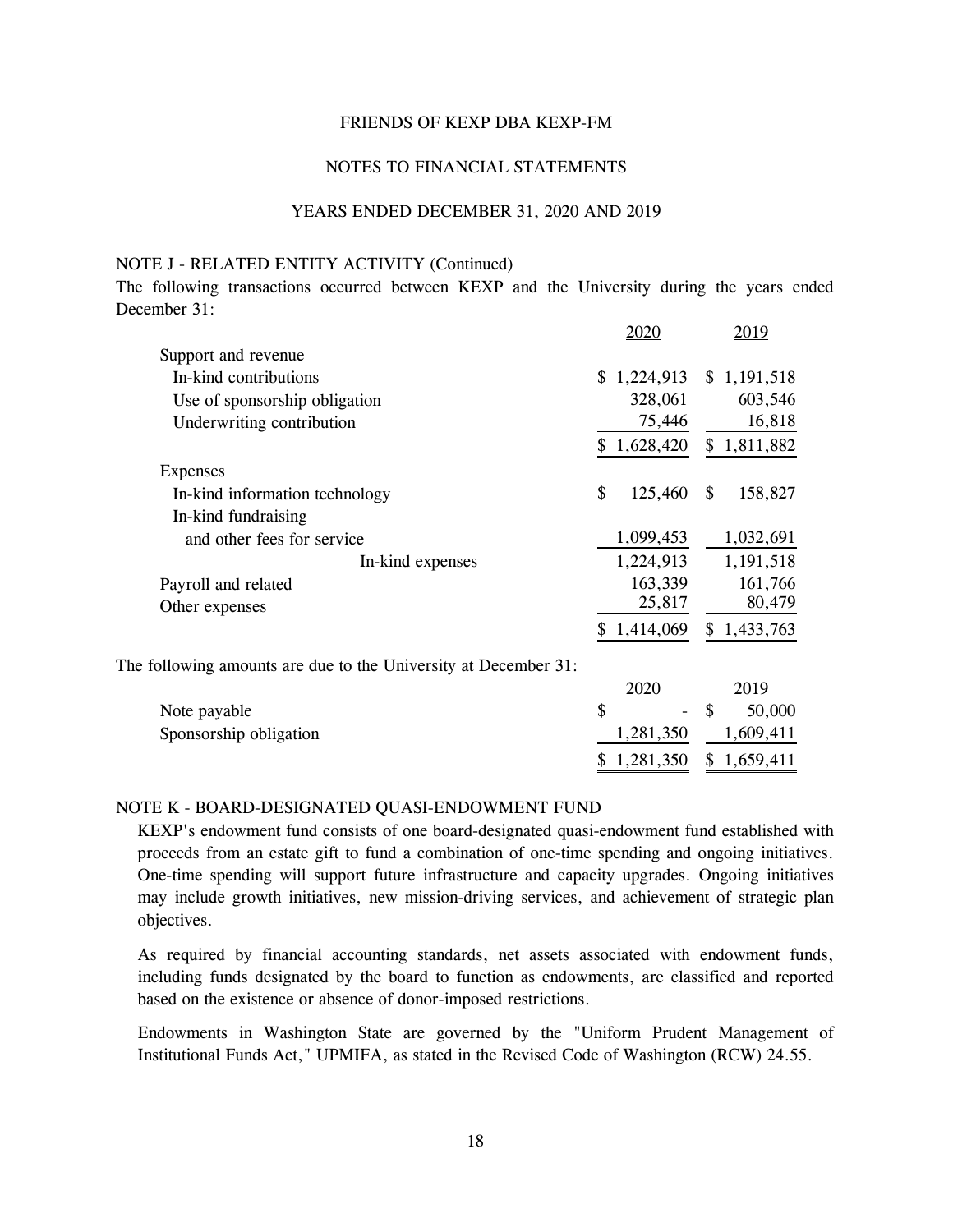# NOTES TO FINANCIAL STATEMENTS

#### YEARS ENDED DECEMBER 31, 2020 AND 2019

#### NOTE K - BOARD-DESIGNATED QUASI-ENDOWMENT FUND (Continued)

### **Return Objectives, Risk Parameters, and Strategies Employed for Achieving Objectives**

The long-term objective for KEXP is to earn a total rate of return from investment assets which shall exceed demands placed on the portfolio to support KEXP's spending policy, plus the rate of inflation.

The Finance Committee is responsible for target and actual asset allocation for the investments that best meet the needs of KEXP. The investment portfolio shall be broadly diversified, with no disproportionate or extreme positions that might cause significant diminution of value given adverse developments. The Finance Committee periodically reviews the asset allocation to deem that it is appropriate for KEXP objectives.

KEXP's investment policy guidelines are reviewed and reconfirmed or revised on at least an annual basis. Performance of KEXP's investments is reviewed on a regular basis by the Board of Directors.

#### **Spending Policy**

KEXP has developed spending guidelines that will be adopted as an official spending policy within the next year. The withdrawal rate will be reviewed on an annual basis by the Finance Committee.

Changes in Board-Designated Quasi-Endowment Net Assets for the Year Ended December 31, 2020:

|                                              | Without      |              |              |
|----------------------------------------------|--------------|--------------|--------------|
|                                              | Donor        | With Donor   |              |
|                                              | Restrictions | Restrictions | Total        |
| Board-designated quasi-endowment,            |              |              |              |
| beginning of year                            | \$10,759,322 | - \$         | \$10,759,322 |
| Contributions, net                           |              |              |              |
| Investment return:                           |              |              |              |
| Reinvested earnings, net of fees of \$51,628 | 264,666      |              | 264,666      |
| Net investment gain                          | 1,057,425    |              | 1,057,425    |
| <b>Total Investment Return</b>               | 1,322,091    |              | 1,322,091    |
| Appropriated for expenditure                 |              |              |              |
| Board-designated quasi-endowment,            |              |              |              |
| end of year                                  | \$12,081,413 | S            | \$12,081,413 |
|                                              |              |              |              |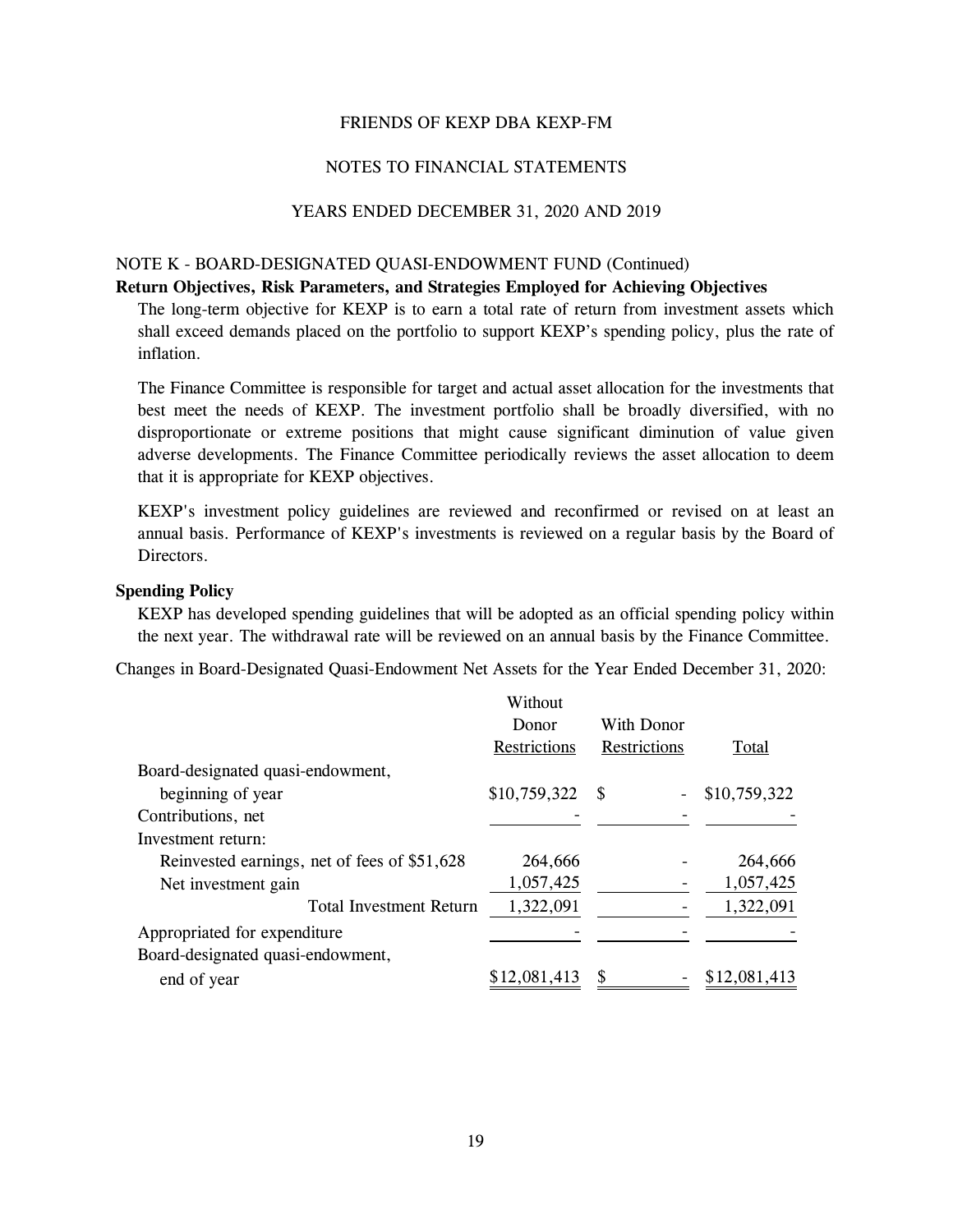# NOTES TO FINANCIAL STATEMENTS

#### YEARS ENDED DECEMBER 31, 2020 AND 2019

# NOTE K - BOARD-DESIGNATED QUASI-ENDOWMENT FUND (Continued)

Changes in Board-Designated Quasi-Endowment Net Assets for the Year Ended December 31, 2019:

|                                              | Without         |              |              |
|----------------------------------------------|-----------------|--------------|--------------|
|                                              | Donor           | With Donor   |              |
|                                              | Restrictions    | Restrictions | Total        |
| Board-designated quasi-endowment,            |                 |              |              |
| beginning of year                            | 8,980,918<br>S. | \$           | \$8,980,918  |
| Contributions, net                           | 427,390         |              | 427,390      |
| Investment return:                           |                 |              |              |
| Reinvested earnings, net of fees of \$50,807 | 216,593         |              | 216,593      |
| Net investment gain                          | 1,408,246       |              | 1,408,246    |
| <b>Total Investment Return</b>               | 1,624,839       |              | 1,624,839    |
| Appropriated for expenditure                 | (273, 825)      |              | (273, 825)   |
| Board-designated quasi-endowment,            |                 |              |              |
| end of year                                  | \$10,759,322    |              | \$10,759,322 |

# NOTE L - RISKS AND UNCERTAINTIES

In March 2020, the World Health Organization declared the outbreak of a novel coronavirus (COVID-19) as a pandemic which continues to spread throughout the United States. On March 23, 2020 the Governor of Washington declared a health emergency and issued an order to close all nonessential businesses until further notice. Management continues to evaluate the ongoing impacts of the COVID-19 pandemic and has concluded that while the virus is likely to continue to have a negative effect on KEXP's financial position, change in net asset and cash flows, the specific impact is not readily determinable as of the date of these financial statements. The financial statements do not include any adjustments that might result from the outcome of this uncertainty.

## NOTE M - PRIOR PERIOD RESTATEMENT

During 2020, KEXP discovered that an asset on the property and equipment listing had not been properly depreciated in prior years. A correction was made to previously reported balances to decrease net property and equipment and net assets without donor restrictions as of December 31, 2018 by \$115,613. This correction had no impact of the change in net assets for the year ended December 31, 2019.